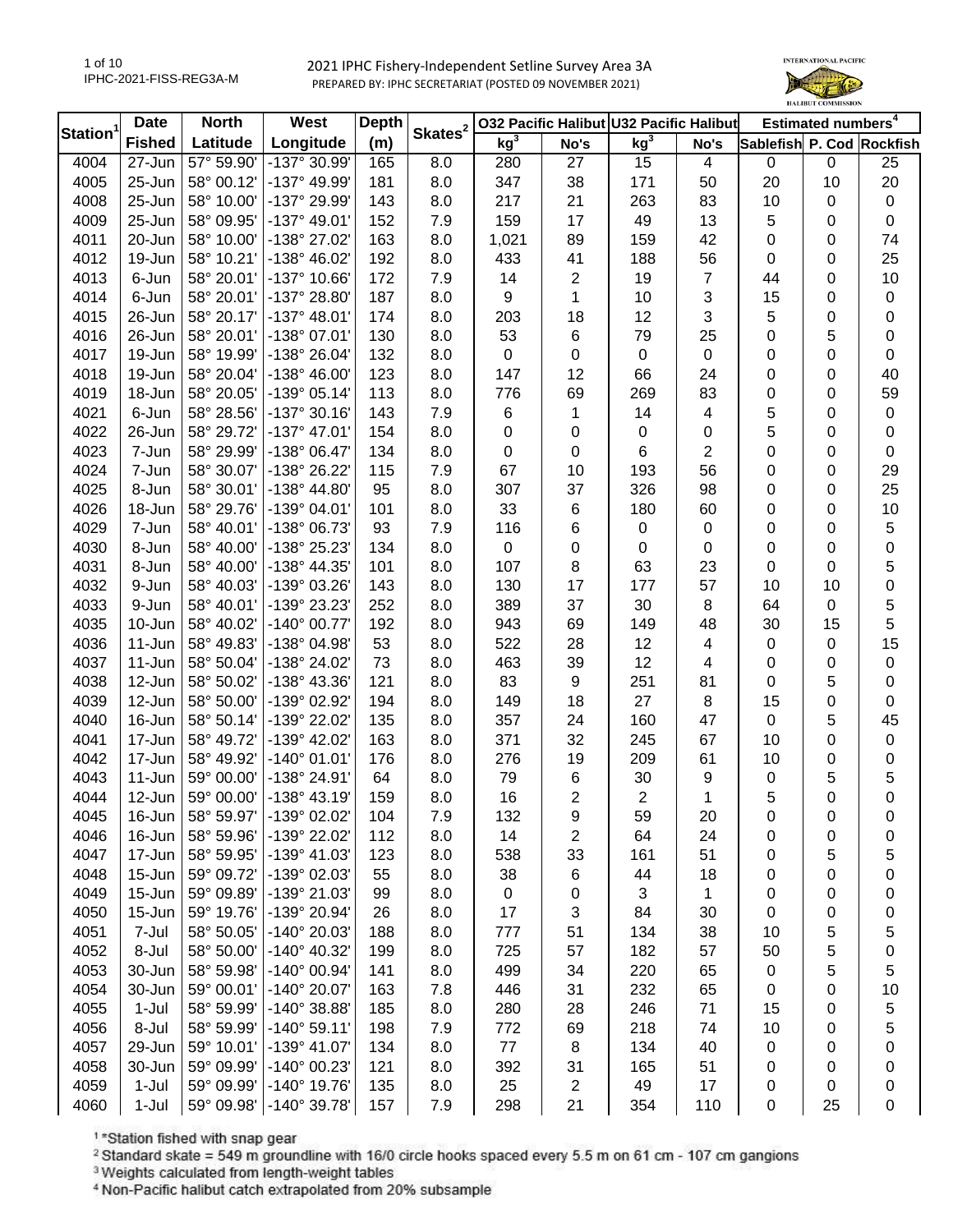2 of 10 IPHC-2021-FISS-REG3A-M



| <b>Station</b> | <b>Date</b>   | <b>North</b>        | West                  | <b>Depth</b> | Skates <sup>2</sup> |                 |                | 032 Pacific Halibut U32 Pacific Halibut |                         |                           | Estimated numbers <sup>4</sup> |                  |
|----------------|---------------|---------------------|-----------------------|--------------|---------------------|-----------------|----------------|-----------------------------------------|-------------------------|---------------------------|--------------------------------|------------------|
|                | <b>Fished</b> | Latitude            | Longitude             | (m)          |                     | kg <sup>3</sup> | No's           | kg <sup>3</sup>                         | No's                    | Sablefish P. Cod Rockfish |                                |                  |
| 4061           | 9-Jul         | 59° 10.03'          | -140° 59.33'          | 188          | 7.9                 | 733             | 57             | 158                                     | 50                      | $\mathbf 0$               | $\boldsymbol{0}$               | 0                |
| 4062           | 9-Jul         | 59° 10.03'          | -141° 17.59'          | 347          | 7.9                 | 140             | 12             | $\overline{7}$                          | 2                       | 98                        | $\boldsymbol{0}$               | 0                |
| 4064           | 29-Jun        | 59° 20.01'          | $-139°$ 40.15'        | 161          | 8.2                 | 40              | 3              | 10                                      | 3                       | $\pmb{0}$                 | 0                              | 0                |
| 4065           | 29-Jun        | 59° 19.98'          | -139° 59.97'          | 165          | 7.9                 | 52              | 4              | 8                                       | $\overline{\mathbf{c}}$ | 0                         | 0                              | 0                |
| 4066           | 3-Jul         | 59° 20.02'          | $-140^{\circ}$ 19.84' | 135          | 8.0                 | 406             | 28             | 129                                     | 44                      | 0                         | 0                              | 0                |
| 4067           | 3-Jul         | 59° 20.04'          | $-140^{\circ}$ 38.98' | 148          | 8.0                 | 136             | 11             | 141                                     | 43                      | 5                         | $\boldsymbol{0}$               | 0                |
| 4068           | $10 -$ Jul    | 59° 20.11'          | -140° 59.09'          | 165          | 8.0                 | 266             | 33             | 156                                     | 46                      | 5                         | 5                              | 0                |
| 4069           | $15 -$ Jul    | 59° 19.99'          | $-141°$ 18.19'        | 342          | 8.0                 | 169             | 16             | $\overline{2}$                          | 1                       | 119                       | 0                              | 5                |
| 4070           | $15 -$ Jul    | 59° 19.97'          | $-141°37.81'$         | 198          | 8.0                 | 1,303           | 113            | 160                                     | 50                      | 10                        | 5                              | 0                |
| 4071           | 20-Jul        | 59° 20.02'          | $-141°58.13'$         | 223          | 8.0                 | 965             | 104            | 74                                      | 23                      | 10                        | $\boldsymbol{0}$               | 0                |
| 4072           | 4-Jul         | 59° 30.00'          | -140° 00.28'          | 119          | 8.0                 | 28              | 4              | 30                                      | 11                      | $\pmb{0}$                 | $\boldsymbol{0}$               | $\pmb{0}$        |
| 4073           | 3-Jul         | 59° 29.99'          | -140° 19.09'          | 234          | 7.8                 | 89              | 9              | 0                                       | 0                       | 34                        | $\boldsymbol{0}$               | 19               |
| 4074           | $2-Jul$       | 59° 30.18'          | $-140^{\circ}$ 38.99' | 287          | 7.9                 | 70              | 8              | $\overline{\mathbf{4}}$                 | 1                       | 39                        | $\boldsymbol{0}$               | $\pmb{0}$        |
| 4075           | 10-Jul        | 59° 29.93'          | $-140^{\circ}$ 58.99' | 302          | 7.9                 | 334             | 34             | 5                                       | 1                       | 44                        | $\boldsymbol{0}$               | 20               |
| 4076           | $10 -$ Jul    | 59° 29.98'          | -141° 19.02'          | 168          | 8.0                 | 22              | 3              | $\overline{\mathbf{4}}$                 | 1                       | $\mathbf 0$               | $\boldsymbol{0}$               | $\pmb{0}$        |
| 4077           | 16-Jul        | 59° 30.06'          | $-141^{\circ}$ 38.05' | 168          | 8.0                 | 64              | 6              | 14                                      | 4                       | 10                        | $\boldsymbol{0}$               | $\mathbf 0$      |
| 4078           | 20-Jul        | 59° 29.93'          | $-141°57.96'$         | 185          | 7.9                 | 328             | 36             | 10                                      | 3                       | 0                         | 0                              | $\boldsymbol{0}$ |
| 4079           | 4-Jul         | 59° 40.02'          | -139° 59.43'          | 143          | 7.9                 | 853             | 62             | 80                                      | 20                      | 15                        | 54                             | 0                |
| 4080           | $2-Jul$       | 59° 40.04'          | $-140^{\circ}$ 58.66' | 57           | 8.0                 | 97              | 10             | 55                                      | 15                      | 0                         | 30                             | 0                |
| 4081           | 16-Jul        | 59° 39.97'          | $-141^{\circ}$ 19.02' | 68           | 8.0                 | 85              | 8              | 28                                      | 8                       | 0                         | 0                              | $\boldsymbol{0}$ |
| 4082           | 16-Jul        | 59° 40.14'          | $-141°38.08'$         | 97           | 7.9                 | 152             | 11             | $\pmb{0}$                               | 0                       | 5                         | 0                              | 0                |
| 4083           | 17-Jul        | 59° 39.98'          | $-141°57.68'$         | 152          | 8.0                 | 142             | 12             | 14                                      | 3                       | 0                         | $\boldsymbol{0}$               | $\pmb{0}$        |
| 4084           | 17-Jul        | 59° 39.99'          | -142° 17.99'          | 223          | 8.0                 | 291             | 30             | 26                                      | 7                       | 35                        | $\boldsymbol{0}$               | 0                |
| 4085           | 19-Jul        | 59° 39.78'          | $-142^{\circ}$ 38.01' | 401          | 8.0                 | 102             | 11             | 12                                      | 3                       | 178                       | $\boldsymbol{0}$               | 45               |
| 4086           | 19-Jul        | 59° 39.99'          | -142° 58.20'          | 208          | 8.0                 | 1,267           | 131            | 131                                     | 36                      | 5                         | 5                              | $\mathbf 0$      |
| 4089           | 27-Jul        | 59° 40.10'          | -143° 57.03'          | 134          | 7.9                 | 1,003           | 89             | 207                                     | 64                      | 5                         | 34                             | 34               |
| 4090           | 28-Jul        | 59° 39.78'          | $-144^{\circ}$ 16.91' | 174          | 7.9                 | 347             | 35             | 49                                      | 16                      | 10                        | $\boldsymbol{0}$               | 20               |
| 4091           | 28-Jul        | 59° 39.90'          | $-144^{\circ}37.01'$  | 150          | 8.0                 | 161             | 16             | 20                                      | 7                       | $\pmb{0}$                 | $\boldsymbol{0}$               | $\pmb{0}$        |
| 4092           | 17-Jul        | 59° 50.03'          | $-141^{\circ} 59.02'$ | 73           | 8.0                 | 30              | $\overline{4}$ | 19                                      | $\overline{7}$          | 0                         | 5                              | $\mathsf 0$      |
| 4093           | 18-Jul        | 59° 50.15'          | $-142^{\circ}$ 18.14' | 90           | 8.0                 | 1,623           | 140            | 81                                      | 23                      | 0                         | 20                             | 15               |
| 4094           | 19-Jul        | 59° 49.95'          | -142° 37.99'          | 170          | 7.9                 | 1,026           | 82             | 58                                      | 15                      | 5                         | $\boldsymbol{0}$               | $\pmb{0}$        |
| 4095           | 24-Jul        | 59° 49.96'          | -142° 58.39'          | 177          | 8.0                 | 279             | 17             | $\overline{4}$                          | 1                       | 5                         | $\boldsymbol{0}$               | $\pmb{0}$        |
| 4096           | 25-Jul        | 59° 50.04'          | $-143°$ 18.10         | 223          | 8.0                 | 472             | 43             | 54                                      | 17                      | 20                        | 5                              | $\mathbf 0$      |
| 4097           | 25-Jul        | 59° 49.98'          | -143° 38.26'          | 285          | 7.9                 | 146             | 9              | $\boldsymbol{2}$                        | 1                       | 103                       | $\Omega$                       | 20               |
| 4098           | 27-Jul        | $59^{\circ} 50.21'$ | $-143^{\circ} 58.27'$ | 95           | 8.0                 | 148             | 17             | 131                                     | 38                      | 5                         | 0                              | 0                |
| 4099           | 27-Jul        | 59° 49.94'          | $-144^{\circ}$ 18.02' | 64           | 8.0                 | 148             | 13             | 78                                      | 32                      | 0                         | 64                             | 0                |
| 4100           | 18-Jul        | 60° 00.03'          | $-142^{\circ}$ 39.10' | 84           | 7.9                 | 645             | 34             | 52                                      | 18                      | 0                         | 10                             | 0                |
| 4101           | 24-Jul        | 59° 59.95'          | -142° 58.97'          | 115          | 8.0                 | 135             | 5              | 9                                       | 3                       | 10                        | 5                              | 0                |
| 4102           | 21-Aug        | 59° 19.68'          | -146° 16.03'          | 333          | 8.0                 | 197             | 25             | 49                                      | 13                      | 30                        | 0                              | 20               |
| 4103           | 22-Aug        | 59° 19.70'          | $-146^{\circ}$ 35.01' | 152          | 8.0                 | 91              | 12             | 53                                      | 15                      | 20                        | 15                             | 15               |
| 4104           | 22-Aug        | 59° 19.74'          | $-146°55.49'$         | 192          | 7.8                 | 53              | 8              | 25                                      | 8                       | 34                        | 0                              | 0                |
| 4106           | 19-Aug        | 59° 29.92'          | $-145^{\circ}$ 16.00' | 146          | 8.2                 | 416             | 35             | 89                                      | 24                      | 0                         | 0                              | 107              |
| 4107           | 21-Aug        | 59° 29.84'          | $-145^{\circ} 55.47'$ | 172          | 8.0                 | 260             | 37             | 116                                     | 29                      | 6                         | 28                             | $\pmb{0}$        |
| 4108           | 29-Aug        | 59° 29.98'          | -146° 34.99'          | 91           | 7.9                 | 294             | 25             | 58                                      | 19                      | 0                         | 5                              | 25               |
| 4109           | 22-Aug        | 58° 59.83'          | -146° 53.98'          | 181          | 7.9                 | 65              | 6              | $\overline{\mathbf{4}}$                 | 1                       | 5                         | 5                              | 5                |
| 4110           | 30-Aug        | 59° 29.66'          | $-147^{\circ}$ 14.01' | 218          | 7.8                 | 80              | $\overline{7}$ | 12                                      | 4                       | 10                        | $\boldsymbol{0}$               | 5                |
| 4111           | 30-Aug        | 59° 30.02'          | -147° 33.98'          | 110          | 8.0                 | 339             | 25             | 65                                      | 22                      | 0                         | 0                              | 10               |
| 4112           | 20-Aug        | 59° 39.97'          | -145° 34.02'          | 106          | 7.9                 | 99              | 13             | 39                                      | 11                      | 0                         | 0                              | $\pmb{0}$        |
| 4113           | 20-Aug        | 59° 40.04'          | $-145^{\circ} 53.97'$ | 82           | 8.0                 | 518             | 41             | 304                                     | 88                      | 0                         | 0                              | 5                |
| 4114           | 29-Aug        | 59° 40.03'          | -146° 13.98'          | 86           | 8.0                 | 102             | 9              | 58                                      | 21                      | 0                         | $\boldsymbol{0}$               | 0                |

1\*Station fished with snap gear

<sup>2</sup> Standard skate = 549 m groundline with 16/0 circle hooks spaced every 5.5 m on 61 cm - 107 cm gangions

<sup>3</sup> Weights calculated from length-weight tables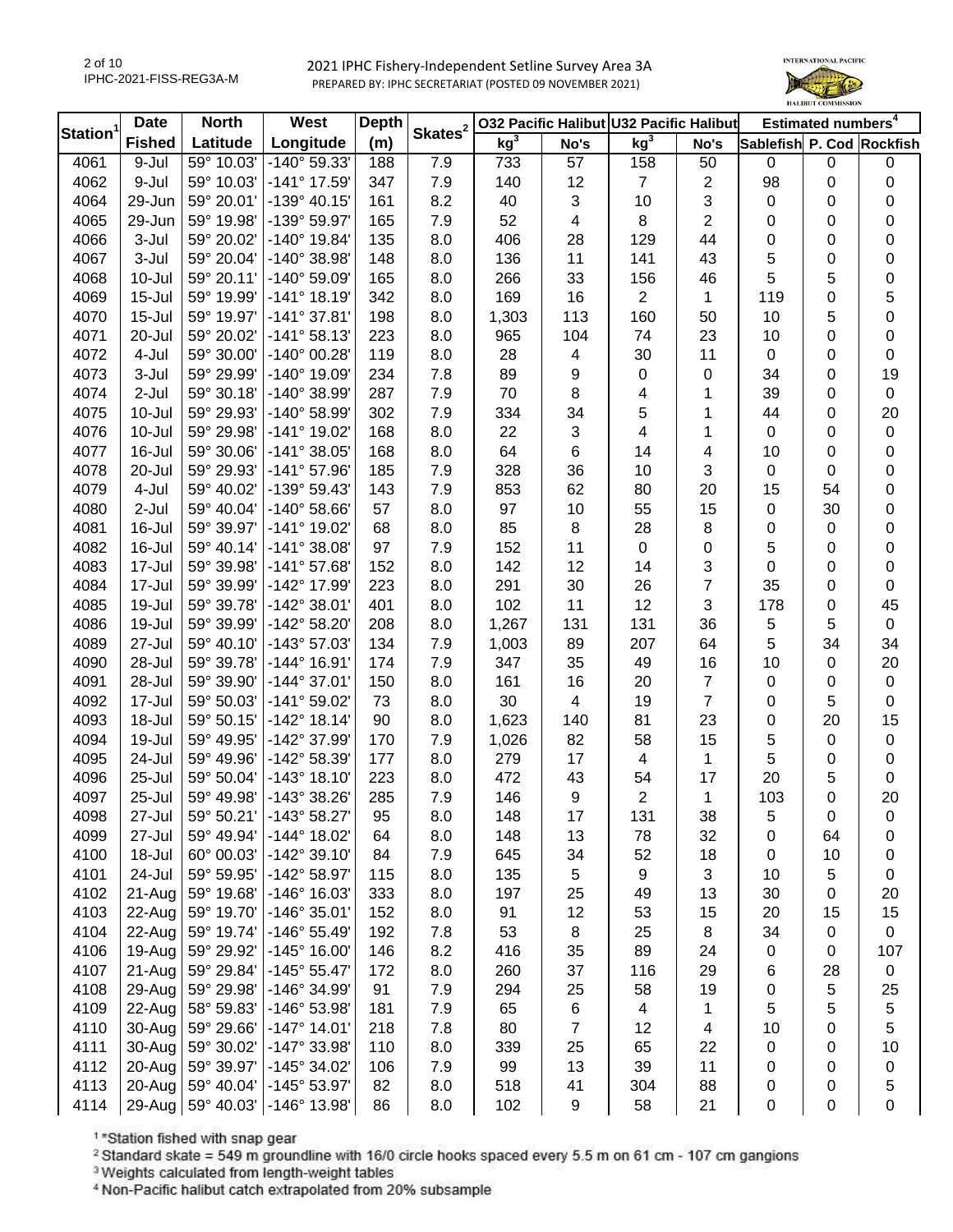

| Station <sup>1</sup> | <b>Date</b>   | <b>North</b> | West                  | <b>Depth</b> | Skates <sup>2</sup> |                 |                | 032 Pacific Halibut U32 Pacific Halibut |                |                           | Estimated numbers <sup>4</sup> |                  |
|----------------------|---------------|--------------|-----------------------|--------------|---------------------|-----------------|----------------|-----------------------------------------|----------------|---------------------------|--------------------------------|------------------|
|                      | <b>Fished</b> | Latitude     | Longitude             | (m)          |                     | kg <sup>3</sup> | No's           | kg <sup>3</sup>                         | No's           | Sablefish P. Cod Rockfish |                                |                  |
| 4115                 | 29-Aug        | 59° 39.97'   | -146° 33.97'          | 88           | 8.0                 | 489             | 35             | 174                                     | 54             | 0                         | $\sqrt{5}$                     | 70               |
| 4116                 | 25-Jul        | 59° 40.01'   | -146° 52.85'          | 108          | 8.0                 | 25              | $\overline{2}$ | 4                                       | 1              | 0                         | $\pmb{0}$                      | $\boldsymbol{0}$ |
| 4117                 | 20-Jul        | 59° 39.77'   | $-147^{\circ}$ 12.97' | 188          | 8.1                 | 114             | 13             | 12                                      | 3              | 10                        | 5                              | 0                |
| 4118                 | 20-Jul        | 59° 39.99'   | $-147^{\circ}$ 29.74' | 119          | 8.1                 | 90              | 10             | 30                                      | 8              | 0                         | 0                              | 0                |
| 4119                 | 31-Jul        | 59° 49.99'   | $-144^{\circ}$ 57.90' | 199          | 8.0                 | 643             | 50             | 30                                      | 8              | 10                        | 30                             | $\boldsymbol{0}$ |
| 4120                 | 24-Jul        | 59° 50.08'   | -145° 52.99'          | 102          | 8.0                 | 33              | 4              | 17                                      | 5              | 0                         | $\mathbf 0$                    | $\mathbf 0$      |
| 4121                 | 24-Jul        | 59° 50.00'   | $-146^{\circ}$ 12.64' | 62           | 8.0                 | 132             | 10             | 104                                     | 30             | 0                         | 0                              | 20               |
| 4122                 | 25-Jul        | 59° 50.02'   | -146° 32.99'          | 69           | 8.0                 | 448             | 33             | 177                                     | 53             | 0                         | 0                              | 15               |
| 4123                 | 25-Jul        | 59° 49.99'   | -146° 52.79'          | 77           | 8.0                 | 290             | 21             | 399                                     | 124            | 0                         | $\mathbf 0$                    | $\pmb{0}$        |
| 4124                 | 20-Jul        | 59° 49.99'   | $-147°$ 13.01'        | 161          | 7.9                 | 158             | 17             | 28                                      | $\overline{7}$ | 0                         | 29                             | $\boldsymbol{0}$ |
| 4125                 | 30-Jul        | 60° 00.01'   | -144° 39.39'          | 230          | 8.0                 | 774             | 74             | 33                                      | 8              | 40                        | 15                             | $\boldsymbol{0}$ |
| 4126                 | 30-Jul        | 60° 00.01'   | $-144^{\circ} 58.95'$ | 134          | 8.0                 | 223             | 19             | 26                                      | $\overline{7}$ | 15                        | $\mathbf 0$                    | $\boldsymbol{0}$ |
| 4127                 | 29-Jul        | 59° 59.96'   | $-145^{\circ}$ 18.86' | 121          | 8.0                 | 147             | 16             | 25                                      | $\overline{7}$ | 5                         | 10                             | $\boldsymbol{0}$ |
| 4128                 | 23-Jul        | 60° 00.00'   | $-146^{\circ}$ 11.78' | 62           | 8.0                 | 702             | 55             | 183                                     | 55             | 0                         | $\mathbf 0$                    | 5                |
| 4129                 | 23-Jul        | 60° 00.03'   | -146° 31.93'          | 66           | 8.0                 | 193             | 17             | 226                                     | 84             | 0                         | 0                              | $\boldsymbol{0}$ |
| 4130                 | 21-Jul        | 59° 59.99'   | $-146°52.18'$         | 143          | 8.0                 | 67              | $\overline{7}$ | 18                                      | 5              | 10                        | 0                              | $\boldsymbol{0}$ |
| 4131                 | 21-Jul        | 59° 59.89'   | $-147^{\circ}$ 12.00' | 187          | 8.0                 | 260             | 31             | 23                                      | $\overline{7}$ | 30                        | 114                            | $\boldsymbol{0}$ |
| 4132                 | 29-Jul        | 60° 10.09'   | -145° 30.98'          | 86           | 8.0                 | 220             | 22             | 42                                      | 11             | 0                         | 5                              | $\boldsymbol{0}$ |
| 4133                 | 28-Jul        | 60° 10.01'   | $-145°51.18'$         | 108          | 8.0                 | 223             | 19             | 37                                      | 10             | 5                         | 0                              | $\boldsymbol{0}$ |
| 4134                 | 28-Jul        | 60° 10.11'   | -146° 10.97'          | 82           | 8.0                 | 930             | 83             | 235                                     | 74             | 10                        | 10                             | $\mathbf 0$      |
| 4135                 | 7-Aug         | 60° 09.99'   | $-147°31.08'$         | 75           | 8.0                 | 316             | 32             | 100                                     | 30             | 0                         | 5                              | 25               |
| 4136                 | 7-Aug         | 60° 09.99'   | $-147°51.43'$         | 329          | 8.0                 | 389             | 48             | 209                                     | 58             | 10                        | 0                              | 20               |
| 4137                 | 8-Aug         | 60° 19.88'   | $-147^{\circ}$ 31.00' | 128          | 8.0                 | 394             | 37             | 72                                      | 18             | $\pmb{0}$                 | 69                             | 50               |
| 4138                 | 23-Aug        | 60° 30.10'   | $-146°$ 29.01'        | 71           | 8.0                 | 292             | 29             | 157                                     | 53             | 20                        | 5                              | $\pmb{0}$        |
| 4139                 | 22-Jul        | 60° 29.84'   | -146° 48.97'          | 401          | 8.0                 | 482             | 56             | 27                                      | $\,6$          | 25                        | 0                              | $\boldsymbol{0}$ |
| 4140                 | 8-Aug         | 60° 29.91'   | -147° 09.98'          | 181          | 8.0                 | 507             | 63             | 120                                     | 32             | $\sqrt{5}$                | 40                             | $\pmb{0}$        |
| 4141                 | 8-Aug         | 60° 29.99'   | -147° 29.68'          | 207          | 8.0                 | 476             | 63             | 213                                     | 57             | 5                         | 45                             | $\pmb{0}$        |
| 4142                 | 24-Aug        | 60° 29.15'   | $-147^{\circ}$ 49.98' | 475          | 8.0                 | 160             | 20             | 48                                      | 12             | 35                        | $\mathsf 0$                    | 30               |
| 4143                 | 23-Aug        | 60° 39.95'   | -146° 48.99'          | 417          | 7.9                 | 849             | 102            | 51                                      | 12             | 49                        | $\mathbf 0$                    | $10$             |
| 4144                 | 9-Aug         | 60° 39.91'   | $-147^{\circ}$ 09.00' | 249          | 8.0                 | 856             | 89             | 168                                     | 42             | 15                        | 25                             | $\pmb{0}$        |
| 4145                 | 10-Aug        | 60° 49.89'   | $-147^{\circ}$ 07.97' | 271          | 8.0                 | 587             | 69             | 187                                     | 49             | 15                        | 35                             | 50               |
| 4146                 | 11-Aug        | 60° 49.89'   | -148° 10.02'          | 293          | 8.0                 | 598             | 56             | 74                                      | 19             | 5                         | 10                             | 40               |
| 4147*                | 6-Jul         | 58° 40.00'   | $-148°34.05'$         | 240          | 8.0                 | 347             | 45             | 9                                       | 2              | 180                       | $\mathbf 0$                    | 20               |
| 4147                 | 30-Jul        | 58° 40.02'   | $-148°34.00'$         | 236          | 8.0                 | 59              | 8              | 9                                       | 3              | 295                       | 0                              | $\mathbf 0$      |
| 4148                 | 31-Jul        | 58° 40.00'   | $-148°53.08'$         | 166          | 8.0                 | 71              | 8              | 13                                      | 3              | 35                        | 15                             | 15               |
| 4148*                | 7-Sep         | 58° 39.91'   | -148° 53.00'          | 163          | 8.0                 | 68              | 9              | 39                                      | 12             | 45                        | 30                             | 20               |
| 4149                 | 30-Jul        | 58° 50.10'   | $-148°$ 15.00'        | 278          | 8.0                 | 345             | 38             | 17                                      | 5              | 95                        | 0                              | 10               |
| 4149*                | 31-Aug        | 58° 50.10'   | $-148°$ 14.97'        | 280          | 8.0                 | 570             | 70             | 216                                     | 58             | 85                        | 0                              | 40               |
| 4150                 | 31-Jul        | 58° 50.11'   | -148° 33.99'          | 291          | 8.0                 | 53              | $\sqrt{5}$     | 13                                      | 3              | 74                        | 0                              | 5                |
| 4150*                | 7-Sep         | 58° 49.86'   | -148° 34.00'          | 294          | 7.9                 | 98              | 12             | 45                                      | 14             | 113                       | 0                              | 0                |
| 4151                 | 31-Jul        | 58° 50.02'   | -148° 52.99'          | 252          | 8.0                 | 101             | 12             | 4                                       | 1              | 175                       | 0                              | 15               |
| 4151*                | 7-Sep         | 58° 49.91'   | $-148°55.00'$         | 252          | 8.0                 | 137             | 14             | 19                                      | 5              | 180                       | 0                              | 20               |
| 4152*                | 7-Jul         | 58° 50.11'   | -149° 11.98'          | 207          | 7.9                 | 150             | 17             | 9                                       | 3              | 98                        | 20                             | $\sqrt{5}$       |
| 4152                 | 2-Aug         | 58° 49.99'   | -149° 12.03'          | 203          | 8.0                 | 167             | 14             | 19                                      | 5              | 175                       | 30                             | 15               |
| 4153*                | 5-Jul         | 58° 59.96'   | $-147^{\circ}$ 54.95' | 466          | 8.1                 | 12              | 1              | 0                                       | 0              | 118                       | $\mathbf 0$                    | 5                |
| 4153                 | 29-Jul        | 58° 59.87'   | $-147^{\circ}55.21'$  | 433          | 8.0                 | $\mathbf 0$     | 0              | 0                                       | 0              | 40                        | 0                              | 35               |
| 4154                 | 29-Jul        | 59° 00.02'   | $-148°$ 14.01'        | 214          | 8.0                 | 587             | 67             | 28                                      | $\overline{7}$ | 85                        | 35                             | 40               |
| 4154*                | 31-Aug        | 59° 00.31'   | $-148°$ 14.00'        | 199          | 8.0                 | 1,043           | 134            | 97                                      | 28             | 50                        | 99                             | $\pmb{0}$        |
| 4155                 | 1-Aug         | 59° 00.02'   | -148° 32.88'          | 243          | 8.0                 | 211             | 29             | 17                                      | 4              | 140                       | 0                              | 0                |
| 4155*                | 8-Sep         | 59° 00.00'   | -148° 33.99'          | 243          | 8.0                 | 243             | 32             | 51                                      | 14             | 175                       | $\mathbf 0$                    | 0                |

1\*Station fished with snap gear

<sup>2</sup> Standard skate = 549 m groundline with 16/0 circle hooks spaced every 5.5 m on 61 cm - 107 cm gangions

<sup>3</sup> Weights calculated from length-weight tables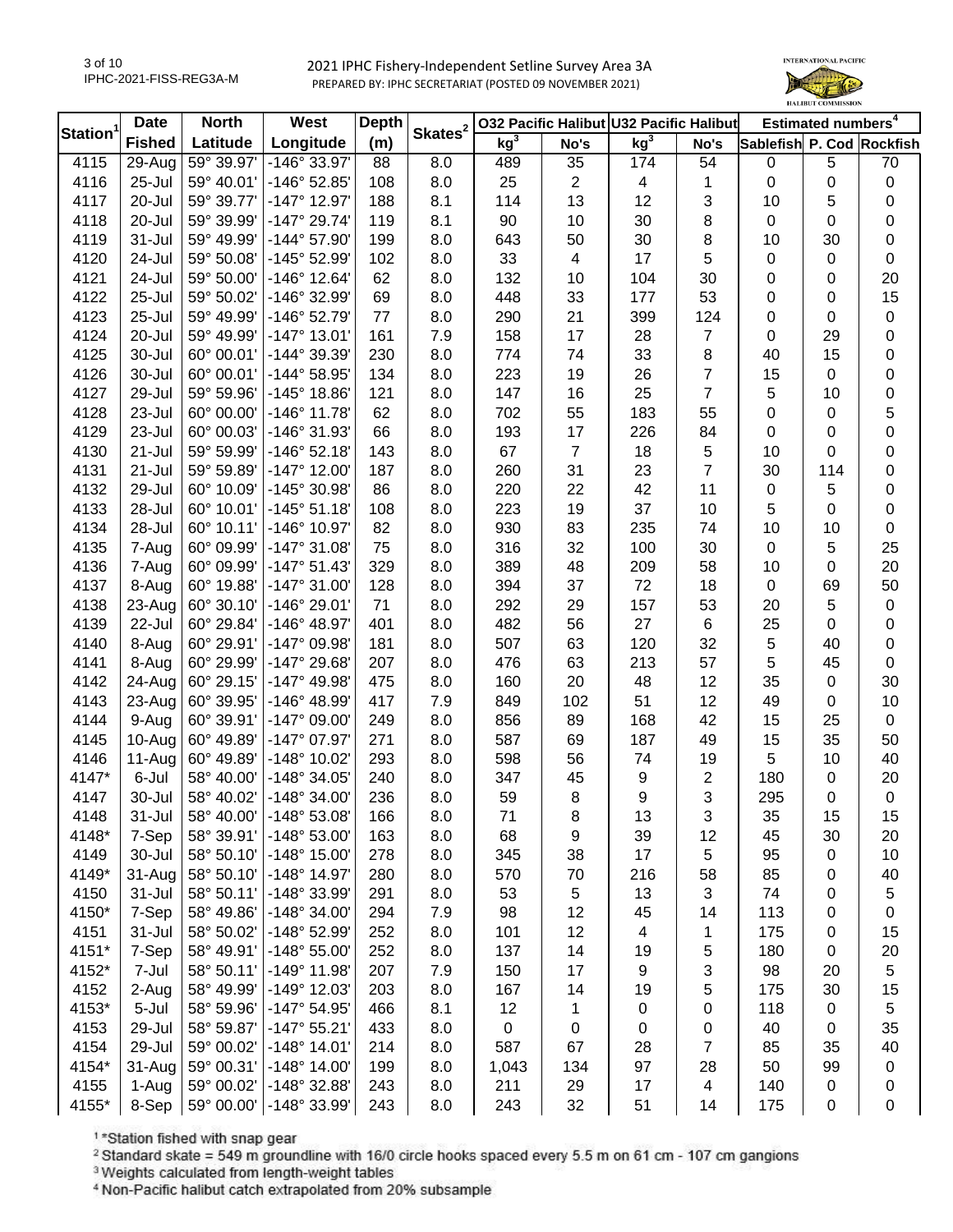

| Station <sup>1</sup> | <b>Date</b>         | <b>North</b>             | West                  | <b>Depth</b> | Skates <sup>2</sup> |                 |      | 032 Pacific Halibut U32 Pacific Halibut |                |                           | Estimated numbers <sup>4</sup> |           |
|----------------------|---------------------|--------------------------|-----------------------|--------------|---------------------|-----------------|------|-----------------------------------------|----------------|---------------------------|--------------------------------|-----------|
|                      | <b>Fished</b>       | Latitude                 | Longitude             | (m)          |                     | kg <sup>3</sup> | No's | kg <sup>3</sup>                         | No's           | Sablefish P. Cod Rockfish |                                |           |
| 4156                 | $\overline{2}$ -Aug | 59° 00.01'               | -148° 52.99'          | 212          | 8.0                 | 138             | 17   | 18                                      | 4              | 99                        | 5                              | 0         |
| 4156*                | 8-Sep               | 58° 59.98'               | -148° 52.98'          | 214          | 8.0                 | 284             | 33   | 5                                       | 1              | 190                       | 5                              | 0         |
| 4157                 | 2-Aug               | 59° 00.00'               | $-149°$ 11.81'        | 216          | 8.0                 | 122             | 14   | 15                                      | 4              | 105                       | 15                             | 10        |
| 4157*                | 4-Sep               | 59° 00.09'               | $-149°$ 12.00'        | 207          | 8.0                 | 344             | 39   | 31                                      | 8              | 94                        | 35                             | 5         |
| 4158                 | $16 -$ Jul          | 58° 59.95'               | -149° 32.02'          | 234          | 8.0                 | 217             | 24   | 11                                      | 3              | 89                        | $\boldsymbol{0}$               | 0         |
| 4158*                | 4-Sep               | 59° 00.11'               | -149° 31.99'          | 234          | 8.0                 | 257             | 33   | 102                                     | 28             | 105                       | 0                              | $\pmb{0}$ |
| 4159                 | 28-Jul              | 59° 09.91'               | $-147°35.01'$         | 263          | 8.0                 | 1,022           | 124  | 43                                      | 10             | 25                        | 40                             | 80        |
| 4160*                | 5-Jul               | 59° 10.00'               | $-147°53.77'$         | 203          | 8.0                 | 168             | 21   | 41                                      | 11             | 35                        | $\boldsymbol{0}$               | 5         |
| 4160                 | 28-Jul              | 59° 09.92'               | -147° 53.99'          | 199          | 8.0                 | 711             | 80   | 69                                      | 18             | 25                        | $\boldsymbol{0}$               | 5         |
| 4161*                | 5-Jul               | 59° 09.98'               | $-148°$ 14.41'        | 123          | 7.9                 | 927             | 74   | 53                                      | 16             | 0                         | 49                             | 113       |
| 4161                 | 29-Jul              | 59° 10.00'               | $-148^\circ$ 14.00    | 123          | 8.0                 | 383             | 31   | 81                                      | 26             | 0                         | 35                             | 185       |
| 4162                 | 1-Aug               | 59° 10.01'               | $-148°33.04'$         | 152          | 8.0                 | 270             | 37   | 103                                     | 29             | 15                        | 15                             | $\pmb{0}$ |
| 4162*                | 8-Sep               | 59° 09.92'               | -148° 33.02'          | 155          | 8.1                 | 276             | 41   | 128                                     | 37             | 5                         | 35                             | 0         |
| 4163*                | 8-Jul               | 59° 10.00'               | -148° 53.02'          | 177          | 8.0                 | 273             | 36   | 103                                     | 27             | 45                        | 45                             | $\pmb{0}$ |
| 4163                 | 1-Aug               | 59° 10.01'               | $-148°51.25'$         | 172          | 8.0                 | 314             | 40   | 74                                      | 19             | 30                        | 5                              | $\pmb{0}$ |
| 4164*                | 7-Jul               | 59° 10.02'               | $-149°$ 11.96'        | 161          | 8.0                 | 363             | 41   | 112                                     | 33             | 35                        | 90                             | 30        |
| 4164                 | 7-Aug               | 59° 10.01'               | -149° 11.99'          | 154          | 8.0                 | 417             | 49   | 101                                     | 27             | 30                        | 64                             | 15        |
| 4165                 | 16-Jul              | 59° 09.93'               | -149° 31.89'          | 157          | 8.0                 | 224             | 27   | 26                                      | $\overline{7}$ | 35                        | $\boldsymbol{0}$               | 0         |
| 4165*                | 4-Sep               | 59° 10.03'               | $-149°32.00'$         | 161          | 8.1                 | 469             | 56   | 141                                     | 40             | 29                        | 12                             | 0         |
| 4166*                | 14-Jul              | 59° 10.00'               | $-149°51.13'$         | 135          | 8.1                 | 430             | 55   | 108                                     | 34             | 56                        | 56                             | 0         |
| 4166                 | 17-Jul              | 59° 09.93'               | $-149°51.06'$         | 134          | 8.0                 | 285             | 35   | 64                                      | 17             | 5                         | 60                             | 0         |
| 4167*                | 4-Jul               | 59° 19.99'               | -147° 33.95'          | 124          | 8.0                 | 730             | 59   | 85                                      | 30             | 0                         | 10                             | 45        |
| 4167                 | 28-Jul              | 59° 19.95'               | -147° 33.98'          | 124          | 8.1                 | 721             | 64   | 117                                     | 36             | 0                         | 25                             | 56        |
| 4168                 | 24-Jul              | 59° 20.14'               | $-147°54.02'$         | 179          | 8.0                 | 478             | 50   | 35                                      | 10             | 20                        | $\pmb{0}$                      | 5         |
| 4169                 | 24-Jul              | 59° 19.82'               | -148° 13.22'          | 154          | 8.0                 | 887             | 105  | 116                                     | 31             | 0                         | 10                             | 0         |
| 4169*                | 14-Sep              | 59° 19.99'               | -148° 12.95'          | 159          | 8.1                 | 230             | 24   | 52                                      | 12             | 0                         | 10                             | $\pmb{0}$ |
| 4170*                | 8-Jul               | 59° 20.12'               | -148° 32.98'          | 93           | 8.0                 | 232             | 24   | 51                                      | 16             | 0                         | $\boldsymbol{0}$               | 84        |
| 4170                 | 25-Jul              | 59° 19.93'               | -148° 32.99'          | 90           | 8.1                 | 991             | 70   | 109                                     | 32             | 0                         | $\boldsymbol{0}$               | 76        |
| 4171                 | 25-Jul              | 59° 19.97'               | -148° 53.02'          | 165          | 8.0                 | 343             | 42   | 53                                      | 13             | 20                        | 20                             | $\pmb{0}$ |
| 4171*                | 11-Sep              | 59° 20.15'               | -148° 52.98'          | 174          | 8.0                 | 154             | 17   | 62                                      | 16             | 55                        | 25                             | 0         |
| 4172*                | $15 -$ Jul          | 59° 20.00'               | $-149°$ 12.11'        | 187          | 8.0                 | 411             | 45   | 44                                      | 11             | 75                        | 25                             | 0         |
| 4172                 | 7-Aug               | 59° 20.00'               | -149° 12.03'          | 181          | 8.0                 | 551             | 67   | 85                                      | 21             | 54                        | 134                            | 0         |
| 4173*                | $15 -$ Jul          | 59° 20.00'               | $-149°32.03'$         | 126          | 8.0                 | 523             | 55   | 135                                     | 44             | 10                        | 40                             | 5         |
| 4173                 | 7-Aug               | 59° 19.99'               | $-149°32.13'$         | 123          | 8.0                 | 668             | 69   | 206                                     | 63             | 0                         | 100                            | 10        |
| 4174                 | 17-Jul              | 59° 20.00'               | $-149°51.01'$         | 187          | 8.0                 | 451             | 49   | 59                                      | 14             | 15                        | 25                             |           |
| 4174*                | 3-Sep               | 59° 19.84'               | $-149°51.00'$         | 190          | 7.6                 | 268             | 30   | 21                                      | 7              | 48                        | 10                             | 5<br>0    |
| 4175*                | 14-Jul              | 59° 19.98'               | $-150^{\circ}$ 11.04' | 157          | 8.0                 | 391             | 41   | 78                                      | 21             | 50                        | 15                             | 0         |
| 4175                 | 17-Jul              | 59° 20.01'               | $-150^{\circ}$ 11.06' | 159          | 8.0                 | 443             | 52   | 83                                      | 23             | 5                         | 200                            |           |
| 4176                 | 24-Jul              | 59° 29.94'               | -147° 53.03'          | 110          | 8.0                 | 613             | 46   | 188                                     | 59             |                           | 20                             | 0         |
| 4177                 | 21-Jul              | 59° 30.71'               |                       |              |                     |                 |      |                                         |                | 0                         | 20                             | 0         |
|                      |                     |                          | $-148^\circ$ 12.38'   | 205          | 8.0                 | 281             | 26   | 5                                       | 1              | 0                         |                                | 0         |
| 4177*                | 14-Sep              | 59° 29.92'<br>59° 30.03' | $-148^\circ$ 13.00'   | 210          | 8.0                 | 30              | 3    | 6                                       | 2              | 10                        | 10                             | 0         |
| 4178                 | 25-Jul              |                          | $-148°33.00'$         | 93           | 8.0                 | 406             | 40   | 164                                     | 52             | 0                         | 35                             | 5         |
| 4178*                | 14-Sep              | 59° 29.91'               | -148° 32.97'          | 97           | 8.0                 | 176             | 20   | 189                                     | 62             | 0                         | 0                              | 20        |
| 4179                 | 6-Aug               | 59° 30.05'               | -148° 52.03'          | 166          | 8.0                 | 121             | 15   | 69                                      | 18             | 20                        | 0                              | 0         |
| 4179*                | 11-Sep              | 59° 30.04'               | $-148°52.00'$         | 170          | 8.0                 | 122             | 14   | 30                                      | 7              | 5                         | 5                              | 0         |
| 4180                 | 6-Aug               | 59° 30.00'               | $-149°$ 12.19         | 221          | 8.0                 | 539             | 58   | 35                                      | 9              | 50                        | 10                             | 0         |
| 4180*                | 11-Sep              | 59° 29.96'               | $-149°$ 12.01'        | 232          | 7.0                 | 119             | 12   | 3                                       | 1              | 78                        | 30                             | 0         |
| 4181*                | $15 -$ Jul          | 59° 29.99'               | $-149°31.96'$         | 106          | 8.0                 | 306             | 33   | 196                                     | 69             | 10                        | 40                             | 10        |
| 4181                 | 8-Aug               | 59° 30.00'               | $-149°32.11'$         | 101          | 8.0                 | 642             | 63   | 276                                     | 93             | 0                         | 20                             | 5         |
| 4182*                | $13 -$ Jul          | 59° 30.00'               | $-149°51.66'$         | 201          | 8.0                 | 308             | 27   | 36                                      | 9              | 35                        | 120                            | 0         |

1\*Station fished with snap gear

<sup>2</sup> Standard skate = 549 m groundline with 16/0 circle hooks spaced every 5.5 m on 61 cm - 107 cm gangions

<sup>3</sup> Weights calculated from length-weight tables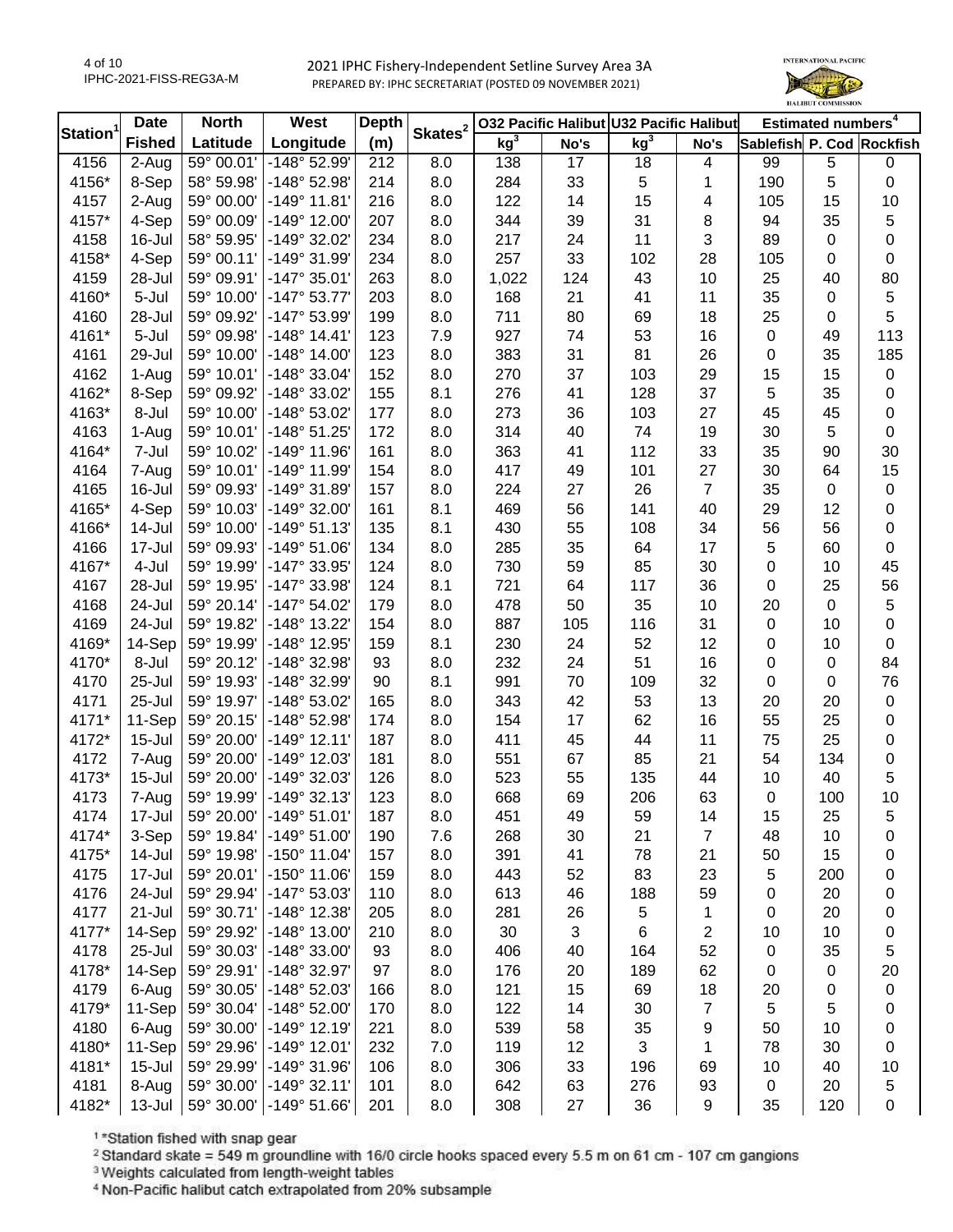

|                | <b>Date</b>   | <b>North</b> | West                  | Depth | Skates <sup>2</sup> |                 |                | 032 Pacific Halibut U32 Pacific Halibut |          |                           | Estimated numbers <sup>4</sup> |                  |
|----------------|---------------|--------------|-----------------------|-------|---------------------|-----------------|----------------|-----------------------------------------|----------|---------------------------|--------------------------------|------------------|
| <b>Station</b> | <b>Fished</b> | Latitude     | Longitude             | (m)   |                     | kg <sup>3</sup> | No's           | kg <sup>3</sup>                         | No's     | Sablefish P. Cod Rockfish |                                |                  |
| 4182           | 8-Aug         | 59° 29.97'   | $-149°52.15'$         | 201   | 8.1                 | 407             | 41             | 26                                      | 6        | 66                        | 146                            | 0                |
| 4183           | 9-Aug         | 59° 29.95'   | $-150^{\circ}$ 11.04' | 102   | 8.0                 | 310             | 34             | 157                                     | 50       | $\pmb{0}$                 | 15                             | $\pmb{0}$        |
| 4183*          | 3-Sep         | 59° 29.41'   | -150° 10.99'          | 108   | 8.0                 | 542             | 52             | 211                                     | 64       | $\mathbf 0$               | $\boldsymbol{0}$               | 10               |
| 4184*          | 4-Jul         | 59° 40.01'   | $-147°52.81'$         | 68    | 8.3                 | 1,875           | 146            | 188                                     | 49       | 0                         | 5                              | 72               |
| 4184           | 21-Jul        | 59° 40.00'   | $-147°53.17'$         | 66    | 8.0                 | 672             | 60             | 155                                     | 40       | 0                         | 0                              | 190              |
| 4185*          | 17-Jul        | 59° 39.90'   | -148° 13.00'          | 121   | 7.9                 | 52              | $\overline{7}$ | 123                                     | 46       | 5                         | 29                             | $\pmb{0}$        |
| 4185           | 21-Jul        | 59° 40.01'   | $-148°$ 13.04'        | 126   | 8.0                 | 91              | 10             | 121                                     | 40       | 10                        | 45                             | $\boldsymbol{0}$ |
| 4186*          | 16-Jul        | 59° 39.99'   | $-148°32.18'$         | 207   | 8.0                 | 84              | 7              | 23                                      | 6        | 35                        | 0                              | 0                |
| 4186           | 23-Jul        | 59° 40.05'   | -148° 32.05'          | 207   | 8.0                 | 91              | 8              | $\overline{\mathbf{4}}$                 | 1        | 30                        | 110                            | 0                |
| 4187*          | 16-Jul        | 59° 39.92'   | -148° 52.04'          | 181   | 7.6                 | 383             | 42             | 85                                      | 21       | 19                        | 14                             | 0                |
| 4187           | 6-Aug         | 59° 39.99'   | $-148°52.00'$         | 176   | 8.0                 | 342             | 41             | 29                                      | 8        | 20                        | 15                             | 0                |
| 4188*          | 12-Jul        | 59° 40.00'   | $-149^{\circ}$ 12.00' | 207   | 7.9                 | 338             | 35             | 56                                      | 16       | 54                        | 44                             | $\boldsymbol{0}$ |
| 4188           | 5-Aug         | 59° 40.00'   | $-149°$ 12.11'        | 208   | 8.0                 | 516             | 57             | 42                                      | 12       | 45                        | 15                             | $\pmb{0}$        |
| 4189*          | $13 -$ Jul    | 59° 40.03'   | -149° 31.99'          | 262   | 8.0                 | 132             | 13             | 33                                      | 9        | 40                        | 40                             | $\pmb{0}$        |
| 4189           | 8-Aug         | 59° 40.01'   | -149° 32.02'          | 278   | 8.0                 | 160             | 19             | 36                                      | 11       | 64                        | 45                             | $\pmb{0}$        |
| 4190           | 20-Jul        | 59° 50.04'   | $-148°$ 11.98'        | 91    | 8.0                 | 155             | 19             | 144                                     | 48       | $\mathbf 0$               | $\pmb{0}$                      | $\pmb{0}$        |
| 4190*          | 13-Sep        | 59° 50.12'   | $-148°$ 12.00         | 86    | 8.0                 | 62              | 11             | 248                                     | 83       | 0                         | 20                             | $\pmb{0}$        |
| 4191           | 23-Jul        | 59° 50.01'   | -148° 32.03'          | 134   | 8.0                 | 65              | 8              | 14                                      | 4        | 0                         | $\mathbf 0$                    | $\mathbf 0$      |
| 4191*          | 13-Sep        | 59° 49.83'   | $-148°32.00'$         | 139   | 8.0                 | 74              | 9              | 35                                      | 9        | 5                         | 0                              | $\boldsymbol{0}$ |
| 4192*          | 16-Jul        | 59° 49.96'   | $-148°52.00'$         | 172   | 8.0                 | 87              | 10             | 64                                      | 19       | 30                        | 15                             | $\boldsymbol{0}$ |
| 4192           | 23-Jul        | 59° 50.03'   | -148° 52.03'          | 170   | 8.0                 | 75              | 3              | 37                                      | 10       | 40                        | 60                             | $\pmb{0}$        |
| 4193*          | 12-Jul        | 59° 50.00'   | $-149°$ 12.15'        | 146   | 8.0                 | 686             | 75             | 218                                     | 65       | 5                         | 20                             | 10               |
| 4193           | 5-Aug         | 59° 50.01'   | $-149°$ 11.85'        | 150   | 8.1                 | 420             | 54             | 85                                      | 24       | 5                         | 111                            | 5                |
| 4194*          | 12-Jul        | 59° 49.95'   | $-149°31.91'$         | 161   | 7.7                 | 437             | 58             | 144                                     | 37       | 14                        | $\mathbf 0$                    | 0                |
| 4194           | 5-Aug         | 59° 50.02'   | $-149°32.00'$         | 146   | 8.0                 | 220             | 27             | 51                                      | 13       | 0                         | 20                             | $\pmb{0}$        |
| 4195           | 27-Jun        | 57° 59.94'   | -149° 12.98'          | 137   | 8.0                 | 1,370           | 209            | 317                                     | 87       | 0                         | 5                              | 15               |
| 4196           | 27-Jun        | 58° 10.00'   | -148° 54.03'          | 134   | 8.0                 | 400             | 58             | 116                                     | 38       | 5                         | 20                             | 40               |
| 4197           | 29-Jun        | 58° 10.05'   | -149° 13.00'          | 117   | 8.0                 | 779             | 94             | 154                                     | 47       | 0                         | 5                              | 160              |
| 4198           | 2-Jun         | 58° 10.00'   | $-149°32.17'$         | 110   | 8.0                 | 29              | 4              | 36                                      | 13       | 0                         | 0                              | 64               |
| 4199           | 2-Jun         | 58° 10.02'   | $-149°51.04'$         | 139   | 8.0                 | 239             | 38             | 136                                     | 37       | 0                         | 125                            | $\pmb{0}$        |
| 4200           | 26-Jun        | 58° 19.94'   | $-148°35.00'$         | 187   | 8.0                 | 906             | 113            | 99                                      | 32       | 45                        | 15                             | $\pmb{0}$        |
| 4201           | 29-Jun        | 58° 19.97'   | -148° 53.96'          | 126   | 8.0                 | 528             | 72             | 234                                     | 78       | $\pmb{0}$                 | 59                             | $\pmb{0}$        |
| 4202           | 29-Jun        | 58° 19.99'   | $-149°$ 13.00'        | 155   | 8.0                 | 498             | 72             | 228                                     | 63       | 10                        | 70                             | $\pmb{0}$        |
| 4203           | 30-Jun        | 58° 20.01'   | -149° 32.03'          | 152   | 8.0                 | 55              | 9              | 100                                     | 30       | 20                        | 15                             | $\pmb{0}$        |
| 4204           | $2-Jun$       | 58° 19.99'   | $-149°51.01'$         | 79    | 8.0                 | 46              | 7              | 129                                     | 40       | 0                         |                                | 0                |
| 4205           | 3-Jun         | 58° 20.00'   | -150° 09.98'          | 53    | 3.5                 | 45              | 7              | 129                                     | 37       | 0                         | O<br>0                         | 0                |
| 4206           | 3-Jun         | 58° 20.00'   | -150° 28.92'          | 57    | 8.0                 | 20              | 3              | 95                                      | 30       | 0                         | 30                             | 0                |
| 4207           | 26-Jun        | 58° 29.99'   | -148° 33.95'          | 146   | 8.0                 | 408             | 58             | 114                                     | 30       | 20                        | 25                             | 30               |
| 4208           | 26-Jun        | 58° 30.02'   | -148° 52.84'          | 112   | 8.0                 | 409             | 52             | 199                                     | 61       |                           | 45                             | 15               |
| 4209           | 30-Jun        | 58° 30.04'   | -149° 12.96'          | 121   | 8.0                 | 215             | 28             |                                         |          | 0                         | 94                             |                  |
| 4210           | 30-Jun        | 58° 29.99'   | -149° 32.52'          | 141   |                     | 30              | 4              | 185<br>93                               | 64<br>33 | 5                         | 131                            | 0                |
|                |               |              |                       |       | 8.1                 |                 |                |                                         |          | 5                         |                                | 0                |
| 4211           | 4-Jun         | 58° 30.05'   | $-149°51.01'$         | 137   | 8.0                 | 325             | 49             | 154                                     | 43       | 5                         | 129                            | 0                |
| 4212           | 4-Jun         | 58° 30.01'   | -150° 10.03'          | 91    | 8.0                 | 213             | 23             | 147                                     | 51       | 0                         | 135                            | 5                |
| 4213           | 3-Jul         | 58° 30.08'   | -150° 28.99'          | 84    | 8.0                 | 19              | 3              | 129                                     | 48       | 0                         | 25                             | 10               |
| 4214           | 4-Jul         | 58° 29.99'   | -150° 47.99'          | 101   | 8.0                 | 117             | 15             | 236                                     | 75       | 0                         | 60                             | 5                |
| 4215           | 25-Jun        | 58° 39.99'   | $-149°$ 13.16'        | 134   | 8.0                 | 80              | 10             | 126                                     | 43       | 10                        | 5                              | 5                |
| 4216           | 25-Jun        | 58° 39.97'   | -149° 32.05'          | 130   | 8.1                 | 40              | $\overline{7}$ | 114                                     | 36       | 15                        | 101                            | 5                |
| 4217           | 4-Jun         | 58° 40.05'   | -149° 50.99'          | 150   | 8.0                 | 339             | 45             | 72                                      | 20       | 20                        | 95                             | 0                |
| 4218           | 19-Jun        | 58° 40.02'   | -150° 10.02'          | 124   | 8.0                 | 614             | 83             | 151                                     | 47       | $\pmb{0}$                 | 20                             | 0                |
| 4219           | 19-Jun        | 58° 40.03'   | -150° 29.02'          | 203   | 8.0                 | 209             | 31             | 32                                      | 8        | 0                         | 84                             | 5                |

1\*Station fished with snap gear

<sup>2</sup> Standard skate = 549 m groundline with 16/0 circle hooks spaced every 5.5 m on 61 cm - 107 cm gangions

<sup>3</sup> Weights calculated from length-weight tables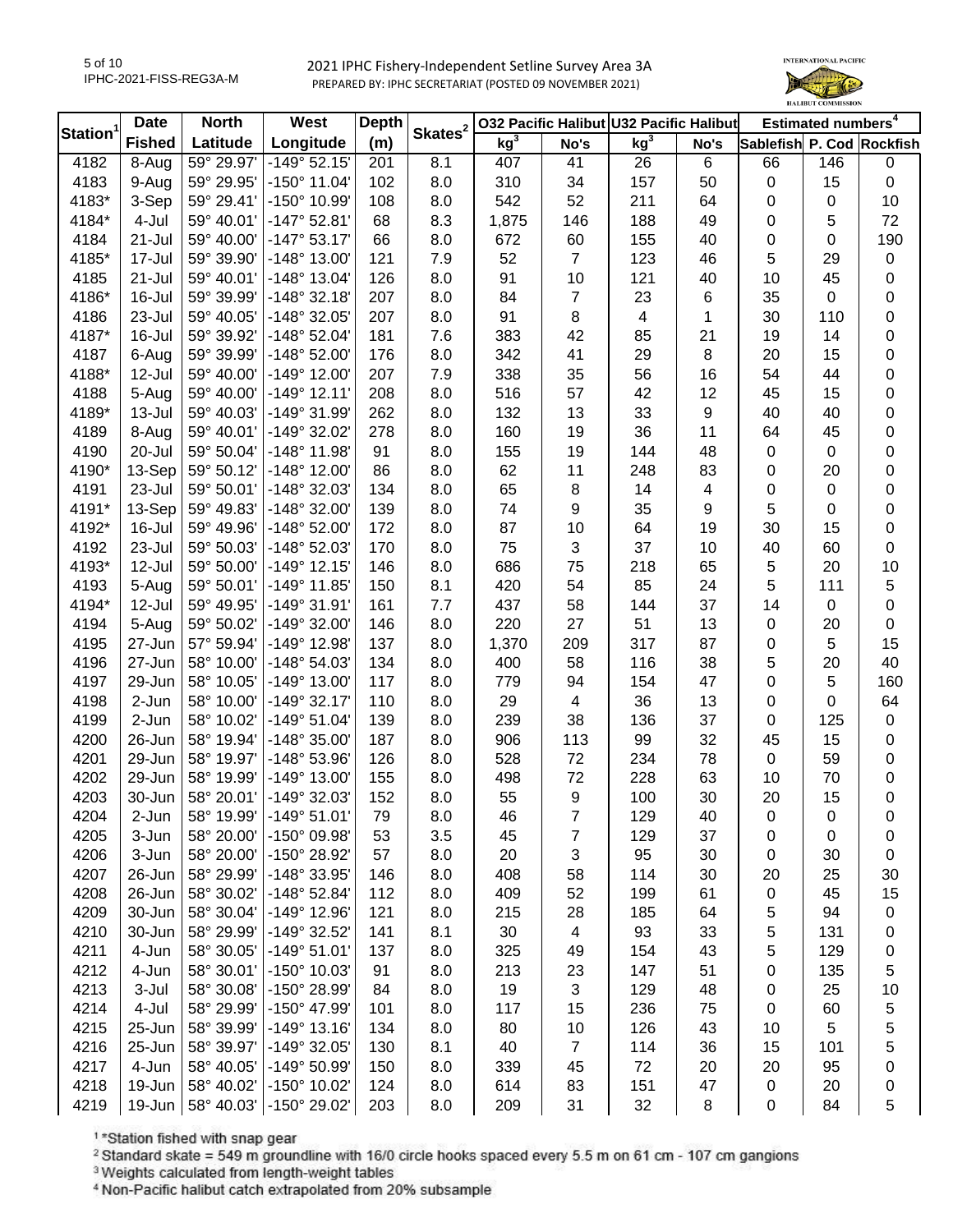

|                | <b>Date</b>   | <b>North</b> | West                  | Depth | Skates <sup>2</sup> |                 |      | 032 Pacific Halibut U32 Pacific Halibut |                |                           | Estimated numbers <sup>4</sup> |           |
|----------------|---------------|--------------|-----------------------|-------|---------------------|-----------------|------|-----------------------------------------|----------------|---------------------------|--------------------------------|-----------|
| <b>Station</b> | <b>Fished</b> | Latitude     | Longitude             | (m)   |                     | kg <sup>3</sup> | No's | kg <sup>3</sup>                         | No's           | Sablefish P. Cod Rockfish |                                |           |
| 4220           | 18-Jun        | 58° 40.01'   | $-150^{\circ}$ 49.01' | 199   | 8.0                 | 326             | 48   | 62                                      | 16             | 30                        | 45                             | 0         |
| 4221           | 18-Jun        | 58° 39.94'   | $-151^{\circ}$ 08.06' | 192   | 8.0                 | 162             | 20   | 42                                      | 11             | 45                        | 40                             | 0         |
| 4222           | 25-Jun        | 58° 50.01'   | -149° 31.92'          | 223   | 8.0                 | 136             | 15   | $\mathbf 0$                             | 0              | 55                        | $\mathbf 0$                    | 0         |
| 4223           | 20-Jun        | 58° 49.99'   | $-149°51.01'$         | 238   | 8.0                 | 54              | 9    | 17                                      | 4              | 50                        | 5                              | 10        |
| 4224           | 19-Jun        | 58° 49.96'   | -150° 10.01'          | 163   | 8.0                 | 514             | 69   | 101                                     | 31             | 15                        | 40                             | 0         |
| 4225           | 8-Jun         | 58° 50.01'   | -150° 30.00'          | 165   | 8.0                 | 400             | 53   | 46                                      | 11             | 10                        | 10                             | 0         |
| 4226           | 8-Jun         | 58° 49.97'   | -150° 49.03'          | 174   | 8.0                 | 202             | 31   | 127                                     | 35             | 5                         | 15                             | 0         |
| 4227           | 10-Jun        | 58° 50.34'   | -151° 08.23'          | 143   | 8.0                 | 404             | 47   | 154                                     | 48             | 5                         | 30                             | $\pmb{0}$ |
| 4228           | 10-Jun        | 58° 50.00'   | $-151°$ 27.91'        | 104   | 8.0                 | 217             | 27   | 159                                     | 45             | 0                         | $\mathbf 0$                    | 25        |
| 4229           | 20-Jun        | 58° 59.99'   | $-149°51.16'$         | 223   | 8.0                 | 116             | 16   | 8                                       | 2              | 45                        | 0                              | 0         |
| 4230           | 20-Jun        | 59° 00.01'   | $-150^{\circ}$ 11.17' | 188   | 8.0                 | 145             | 21   | 41                                      | 10             | 124                       | 20                             | 0         |
| 4231           | 7-Jun         | 58° 59.97'   | -150° 30.01'          | 117   | 8.0                 | 99              | 16   | 177                                     | 53             | 0                         | 15                             | 5         |
| 4232           | 8-Jun         | 58° 59.99'   | -150° 50.02'          | 159   | 8.0                 | 151             | 17   | 39                                      | 10             | 0                         | 10                             | 0         |
| 4233           | 10-Jun        | 58° 59.89'   | -151° 09.53'          | 154   | 8.1                 | 606             | 68   | 86                                      | 22             | 0                         | 15                             | 0         |
| 4234           | 12-Jun        | 59° 00.02'   | -151° 27.95'          | 126   | 8.0                 | 177             | 24   | 136                                     | 37             | 0                         | 30                             | 0         |
| 4235           | 7-Jun         | 59° 10.01'   | -150° 10.97'          | 123   | 8.0                 | 96              | 12   | 45                                      | 13             | 0                         | $\mathbf 0$                    | 0         |
| 4236           | 7-Jun         | 59° 10.01'   | -150° 30.01'          | 119   | 8.0                 | 108             | 13   | 63                                      | 20             | 0                         | 20                             | $\pmb{0}$ |
| 4237           | 9-Jun         | 59° 10.00'   | -150° 50.02'          | 124   | 8.0                 | 217             | 25   | 121                                     | 31             | 0                         | 10                             | 40        |
| 4238           | 12-Jun        | 59° 10.00'   | $-151^{\circ}$ 09.17' | 51    | 8.0                 | 633             | 60   | 212                                     | 57             | 0                         | 0                              | 40        |
| 4239           | 9-Jun         | 59° 19.73'   | -150° 32.54'          | 265   | 8.0                 | 458             | 54   | 87                                      | 21             | 0                         | 65                             | $\pmb{0}$ |
| 4240           | 30-May        | 57° 19.95'   | -150° 46.02'          | 161   | 8.1                 | 341             | 51   | 130                                     | 33             | 35                        | $\mathbf 0$                    | 0         |
| 4241           | 31-May        | 57° 30.10'   | -150° 08.99'          | 446   | 8.0                 | 465             | 76   | 139                                     | 33             | 120                       | 0                              | 10        |
| 4242           | 31-May        | 57° 29.97'   | -150° 28.02'          | 155   | 8.0                 | 465             | 76   | 149                                     | 38             | 20                        | 0                              | $\pmb{0}$ |
| 4243           | 30-May        | 57° 30.01'   | $-150^{\circ}$ 46.11' | 99    | 8.0                 | 507             | 71   | 273                                     | 86             | 5                         | 30                             | $\pmb{0}$ |
| 4244           | 28-Jun        | 57° 40.01'   | -149° 49.99'          | 419   | 8.0                 | 36              | 6    | 9                                       | $\overline{2}$ | 119                       | $\mathbf 0$                    | 30        |
| 4245           | 31-May        | 57° 39.90'   | -150° 09.30'          | 210   | 8.0                 | 534             | 84   | 226                                     | 59             | 95                        | 0                              | $\pmb{0}$ |
| 4246           | 6-Jul         | 57° 39.98'   | -150° 28.23'          | 91    | 8.0                 | 421             | 59   | 232                                     | 83             | 0                         | 15                             | 0         |
| 4247           | 6-Jul         | 57° 39.90'   | $-150^{\circ}$ 47.18' | 82    | 8.0                 | 1,172           | 127  | 429                                     | 117            | 0                         | 75                             | 0         |
| 4248           | $15 -$ Jul    | 57° 40.00'   | -151° 04.99'          | 73    | 8.0                 | 248             | 21   | 150                                     | 43             | 0                         | 225                            | 0         |
| 4249           | $15 -$ Jul    | 57° 40.00'   | -151° 23.99'          | 64    | 8.0                 | 278             | 39   | 526                                     | 144            | 0                         | 40                             | $\pmb{0}$ |
| 4252           | 5-Jul         | 57° 49.98'   | -150° 09.00'          | 196   | 8.0                 | 225             | 37   | 105                                     | 26             | 80                        | 40                             | $\pmb{0}$ |
| 4253           | 6-Jul         | 57° 49.95'   | -150° 28.02'          | 90    | 8.0                 | 2,114           | 287  | 289                                     | 77             | 0                         | $\mathbf 0$                    | 15        |
| 4254           | 7-Jul         | 57° 49.98'   | $-150^{\circ}$ 47.11' | 80    | 8.0                 | 656             | 85   | 467                                     | 146            | 0                         | 20                             | $\pmb{0}$ |
| 4255           | $15 -$ Jul    | 57° 50.01'   | $-151^{\circ}$ 05.90' | 69    | 8.0                 | $\,6$           | 1    | 28                                      | 10             | 0                         | 30                             | 0         |
| 4256           | 14-Jul        | 57° 49.98'   | $-151^{\circ}$ 24.24' | 53    | 8.0                 | 65              | 10   | 268                                     | 80             | 0                         | 175                            | 0         |
| 4257           | 14-Jul        | 57° 50.01'   | -151° 42.93'          | 53    | 8.0                 | 81              | 11   | 193                                     | 59             | 0                         | 272                            | 0         |
| 4258           | 13-Jul        | 57° 50.07'   | -152° 02.00'          | 90    | 8.0                 | 393             | 50   | 275                                     | 78             | 20                        | 120                            | 0         |
| 4259           | 1-Jun         | 57° 59.91'   | -149° 32.03'          | 146   | 8.0                 | 219             | 35   | 120                                     | 34             | 5                         | 10                             |           |
| 4260           | 1-Jun         | 58° 00.04'   | -149° 50.99'          | 232   | 8.0                 | 107             | 17   | 74                                      | 18             | 85                        | 0                              | 0         |
| 4261           | 5-Jul         | 58° 00.00'   | -150° 09.02'          | 223   | 8.0                 | 388             | 52   | 37                                      | 9              | 80                        | 15                             | 5         |
| 4262           | 5-Jul         | 58° 00.00'   | -150° 27.96'          | 161   | 8.0                 | 396             | 63   | 267                                     |                | 40                        | 80                             | 0         |
|                |               | 57° 59.95'   |                       |       |                     | 97              |      |                                         | 66<br>28       |                           |                                | 0         |
| 4263           | 7-Jul         |              | -150° 47.00'          | 128   | 8.0                 |                 | 16   | 100                                     |                | 0                         | 30                             | 0         |
| 4264           | 7-Jul         | 58° 00.03'   | $-151^{\circ}$ 06.01' | 80    | 8.0                 | 551             | 76   | 492                                     | 145            | 0                         | 30                             | 0         |
| 4265           | 14-Jul        | 57° 59.99'   | $-151^{\circ} 25.05'$ | 77    | 8.0                 | 340             | 49   | 338                                     | 96             | 0                         | 35                             | 0         |
| 4266           | 12-Jul        | 58° 00.03'   | $-151^{\circ}$ 43.95' | 113   | 8.0                 | 393             | 65   | 305                                     | 80             | 30                        | 105                            | 0         |
| 4267           | 13-Jul        | 58° 00.00'   | -152° 03.08'          | 174   | 8.0                 | 721             | 89   | 101                                     | 25             | 20                        | 145                            | 0         |
| 4268           | 13-Jul        | 58° 00.00'   | -152° 21.90'          | 201   | 8.0                 | 636             | 70   | 80                                      | 20             | 10                        | 100                            | 0         |
| 4269           | 3-Jun         | 58° 09.99'   | $-150^{\circ}$ 10.10' | 146   | 8.0                 | 308             | 40   | 32                                      | 8              | 20                        | 120                            | 20        |
| 4270           | 4-Jul         | 58° 10.00'   | -150° 29.02'          | 113   | 8.0                 | 638             | 85   | 396                                     | 105            | 0                         | 45                             | 5         |
| 4271           | 8-Jul         | 58° 09.99'   | -150° 47.93'          | 108   | 8.0                 | 0               | 0    | $\pmb{0}$                               | 0              | 0                         | $\pmb{0}$                      | 0         |

1\*Station fished with snap gear

<sup>2</sup> Standard skate = 549 m groundline with 16/0 circle hooks spaced every 5.5 m on 61 cm - 107 cm gangions

<sup>3</sup> Weights calculated from length-weight tables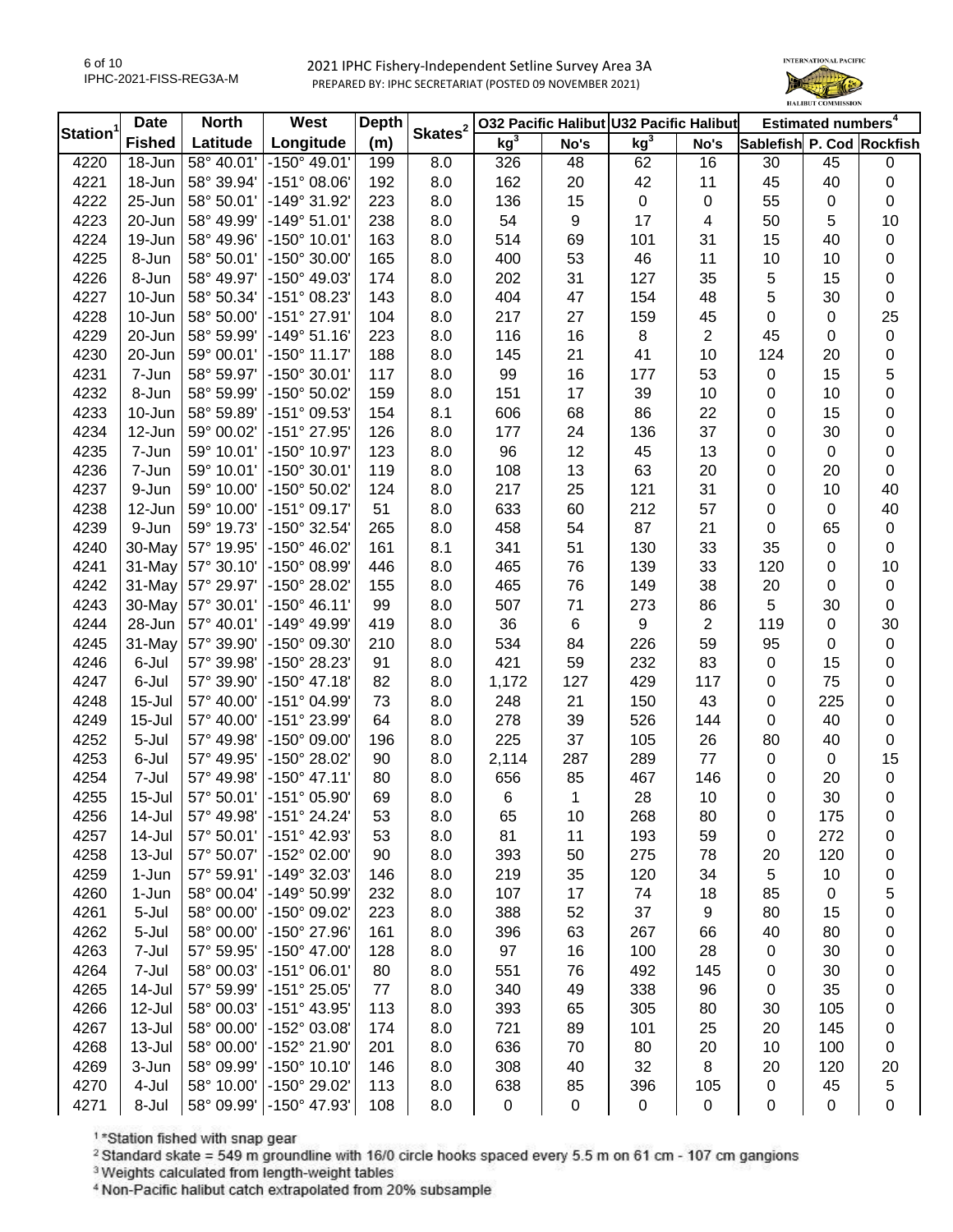7 of 10 IPHC-2021-FISS-REG3A-M



| <b>Station</b> | <b>Date</b>   | <b>North</b> | West                  | <b>Depth</b> | Skates <sup>2</sup> |                 |                | 032 Pacific Halibut U32 Pacific Halibut |      |                           | Estimated numbers <sup>4</sup> |           |
|----------------|---------------|--------------|-----------------------|--------------|---------------------|-----------------|----------------|-----------------------------------------|------|---------------------------|--------------------------------|-----------|
|                | <b>Fished</b> | Latitude     | Longitude             | (m)          |                     | kg <sup>3</sup> | No's           | kg <sup>3</sup>                         | No's | Sablefish P. Cod Rockfish |                                |           |
| 4272           | 8-Jul         | 58° 10.00'   | $-151^{\circ}$ 06.97' | 139          | 8.0                 | 496             | 73             | 131                                     | 35   | 0                         | 95                             | 0         |
| 4273           | 12-Jul        | 58° 09.97'   | $-151°25.01'$         | 166          | 8.0                 | 361             | 55             | 100                                     | 25   | 15                        | 50                             | $\pmb{0}$ |
| 4274           | 12-Jul        | 58° 09.88'   | $-151^{\circ}$ 42.74' | 62           | 8.0                 | 1,019           | 126            | 538                                     | 149  | 0                         | 5                              | 10        |
| 4275           | 4-Jul         | 58° 20.01'   | $-150^{\circ}$ 48.00' | 64           | 8.0                 | 39              | 5              | 69                                      | 24   | 0                         | 15                             | $\pmb{0}$ |
| 4276           | 8-Jul         | 58° 20.03'   | -151° 07.02'          | 123          | 8.0                 | 225             | 33             | 152                                     | 46   | 50                        | 45                             | 0         |
| 4277           | 17-Jun        | 58° 19.98'   | $-151^{\circ} 26.03'$ | 84           | 8.0                 | 848             | 119            | 433                                     | 120  | 0                         | 5                              | 0         |
| 4278           | 17-Jun        | 58° 20.04'   | $-151^{\circ}$ 46.02' | 51           | 8.0                 | 693             | 77             | 201                                     | 57   | 0                         | 15                             | 0         |
| 4279           | 18-Jun        | 58° 30.04'   | $-151^{\circ}$ 07.06  | 106          | 8.0                 | 94              | 13             | 114                                     | 38   | 0                         | 40                             | 0         |
| 4280           | 17-Jun        | 58° 29.95'   | -151° 26.99'          | 170          | 8.0                 | 479             | 73             | 128                                     | 32   | 5                         | 15                             | 0         |
| 4281           | 16-Jun        | 58° 30.00'   | $-151^{\circ}$ 45.90  | 174          | 8.0                 | 313             | 40             | 80                                      | 20   | 45                        | 84                             | 0         |
| 4282           | $11 - Jun$    | 58° 40.01'   | $-151^{\circ} 26.99'$ | 183          | 8.0                 | 224             | 29             | 99                                      | 29   | 35                        | 20                             | 0         |
| 4283           | 11-Jun        | 58° 40.01'   | $-151^{\circ}$ 45.91' | 128          | 8.0                 | 556             | 70             | 292                                     | 84   | 0                         | 10                             | $\pmb{0}$ |
| 4284           | 15-Jun        | 58° 40.02'   | -152° 06.00'          | 128          | 8.1                 | 379             | 47             | 92                                      | 27   | 0                         | 5                              | 5         |
| 4285           | 15-Jun        | 58° 49.98'   | $-152^{\circ}$ 06.06' | 102          | 8.0                 | 873             | 80             | 254                                     | 78   | 0                         | $\mathbf 0$                    | 10        |
| 4286           | 17-Jun        | 56° 19.99'   | -152° 50.54'          | 102          | 8.0                 | 1,082           | 146            | 387                                     | 115  | 0                         | 20                             | 10        |
| 4287           | 17-Jun        | 56° 20.00'   | -153° 07.86'          | 88           | 7.8                 | 356             | 54             | 228                                     | 63   | 5                         | $\mathbf 0$                    | 0         |
| 4288           | 12-Jun        | 56° 19.73'   | -153° 25.95'          | 59           | 8.0                 | 487             | 48             | 365                                     | 123  | 0                         | 5                              | 0         |
| 4289           | 18-Jun        | 56° 29.95'   | -152° 14.28'          | 181          | 8.0                 | 462             | 73             | 286                                     | 84   | 45                        | 40                             | 20        |
| 4290           | 18-Jun        | 56° 30.12'   | -152° 32.97'          | 271          | 7.8                 | 222             | 29             | 16                                      | 4    | 107                       | 0                              | 0         |
| 4291           | 17-Jun        | 56° 29.95'   | -152° 50.90'          | 51           | 8.0                 | 956             | 111            | 458                                     | 115  | 0                         | 115                            | 0         |
| 4292           | 13-Jun        | 56° 29.95'   | -153° 08.85'          | 75           | 8.0                 | 138             | 20             | 91                                      | 26   | 0                         | 90                             | 0         |
| 4293           | 12-Jun        | 56° 29.92'   | -153° 27.01'          |              | 7.9                 | 432             | 59             | 325                                     | 88   |                           |                                |           |
|                |               | 56° 30.05'   | $-153^{\circ}$ 45.10' | 86           |                     |                 |                |                                         |      | 0                         | 5                              | 0         |
| 4294           | 12-Jun        |              |                       | 66           | 6.8                 | 1,281           | 103            | 118                                     | 31   | 0                         | 41                             | $\pmb{0}$ |
| 4295           | 19-Jun        | 56° 39.94'   | $-151^{\circ} 56.91'$ | 62           | 7.9                 | 1,132           | 139            | 493                                     | 134  | 0                         | $\mathbf 0$                    | 10        |
| 4296           | 19-Jun        | 56° 42.66'   | $-152^{\circ}$ 14.44' | 48           | 8.0                 | 370             | 42             | 227                                     | 68   | 0                         | 89                             | $\pmb{0}$ |
| 4297           | 18-Jun        | 56° 40.05'   | -152° 33.71'          | 139          | 7.8                 | 237             | 35             | 119                                     | 29   | 78                        | 19                             | 0         |
| 4298           | 13-Jun        | 56° 39.76'   | -152° 52.02'          | 69           | 7.7                 | 614             | 78             | 227                                     | 63   | 0                         | 10                             | 0         |
| 4299           | 13-Jun        | 56° 40.07'   | $-153^{\circ}$ 10.05' | 150          | 8.0                 | 265             | 36             | 77                                      | 18   | 0                         | 25                             | 0         |
| 4300           | 11-Jun        | 56° 39.70'   | -153° 27.98'          | 144          | 8.0                 | 606             | 78             | 248                                     | 63   | 5                         | 144                            | $\pmb{0}$ |
| 4301           | 11-Jun        | 56° 40.08'   | $-153^{\circ}$ 46.15' | 88           | 7.8                 | 666             | 60             | 145                                     | 42   | 0                         | 29                             | $\pmb{0}$ |
| 4303           | 16-Jun        | 56° 49.92'   | $-151^{\circ}57.89'$  | 77           | 8.0                 | 1,119           | 131            | 402                                     | 114  | 0                         | 20                             | 15        |
| 4304           | 16-Jun        | 56° 50.01'   | $-152^{\circ}$ 16.48' | 99           | 8.0                 | 1,060           | 160            | 427                                     | 116  | 0                         | 5                              | $\pmb{0}$ |
| 4305           | 9-Jun         | 56° 49.92'   | -152° 35.19'          | 132          | 8.0                 | 142             | 21             | 73                                      | 19   | 5                         | $\mathbf 0$                    | 0         |
| 4306           | 9-Jun         | 56° 49.77'   | -152° 52.87'          | 62           | 8.0                 | 236             | 28             | 165                                     | 51   | $\mathbf 0$               | 45                             | 0         |
| 4307           | 10-Jun        | 56° 49.83'   | -153° 11.11'          | 84           | 8.0                 | 346             | 42             | 214                                     | 62   | 0                         | 95                             | 0         |
| 4308           | 11-Jun        | 56° 49.73'   | -153° 25.20'          | 93           | 8.0                 | 390             | 43             | 87                                      | 26   | 0                         | 80                             | 0         |
| 4309           | 20-Jun        | 56° 59.99'   | -151° 39.74'          | 77           | 7.9                 | 1,119           | 142            | 329                                     | 89   | 0                         | 20                             | 59        |
| 4310           | 20-Jun        | 57° 00.01'   | $-151°59.10'$         | 82           | 8.0                 | 397             | 44             | 125                                     | 41   | 0                         | 95                             | 0         |
| 4311           | 16-Jun        | 56° 59.97'   | -152° 17.03'          | 75           | 7.9                 | 438             | 61             | 331                                     | 101  | 0                         | 64                             | 0         |
| 4312           | 8-Jun         | 56° 59.71'   | -152° 34.95'          | 155          | 7.9                 | 323             | 47             | 169                                     | 41   | 20                        | 0                              | 0         |
| 4313           | 9-Jun         | 56° 59.96'   | $-152^{\circ}53.74'$  | 115          | 8.0                 | 236             | 30             | 199                                     | 55   | 0                         | 45                             | 0         |
| 4315           | 21-Jun        | 57° 09.83'   | $-151^{\circ} 21.69'$ | 128          | 8.0                 | 450             | 67             | 283                                     | 71   | 0                         | 89                             | 0         |
| 4316           | 3-Jun         | 57° 09.78'   | $-151^{\circ}$ 40.91' | 75           | 7.8                 | 510             | 55             | 104                                     | 30   | 0                         | 223                            | 0         |
| 4317           | 4-Jun         | 57° 09.96'   | $-151^{\circ} 59.07'$ | 71           | 7.9                 | 67              | $\overline{7}$ | 42                                      | 12   | 0                         | 206                            | 0         |
| 4318           | 8-Jun         | 57° 09.96'   | -152° 17.97'          | 79           | 7.9                 | 182             | 28             | 122                                     | 37   | 0                         | 167                            | 0         |
| 4319           | 8-Jun         | 57° 09.86'   | -152° 35.95'          | 97           | 7.9                 | 208             | 29             | 84                                      | 28   | 0                         | 34                             | 0         |
| 4320           | 2-Jun         | 57° 19.89'   | $-151^{\circ}$ 04.03' | 91           | 7.9                 | 634             | 83             | 309                                     | 86   | 0                         | 44                             | 0         |
| 4321           | 3-Jun         | 57° 19.90'   | -151° 23.03'          | 135          | 7.9                 | 1,225           | 183            | 443                                     | 113  | 0                         | 20                             | 0         |
| 4322           | 3-Jun         | 57° 19.89'   | -151° 40.95'          | 62           | 8.0                 | 444             | 38             | 42                                      | 11   | 0                         | 302                            | 0         |
| 4323           | 4-Jun         | 57° 19.93'   | -152° 00.34'          | 73           | 8.0                 | 251             | 29             | 75                                      | 23   | $\pmb{0}$                 | 188                            | 0         |

1\*Station fished with snap gear

<sup>2</sup> Standard skate = 549 m groundline with 16/0 circle hooks spaced every 5.5 m on 61 cm - 107 cm gangions

<sup>3</sup> Weights calculated from length-weight tables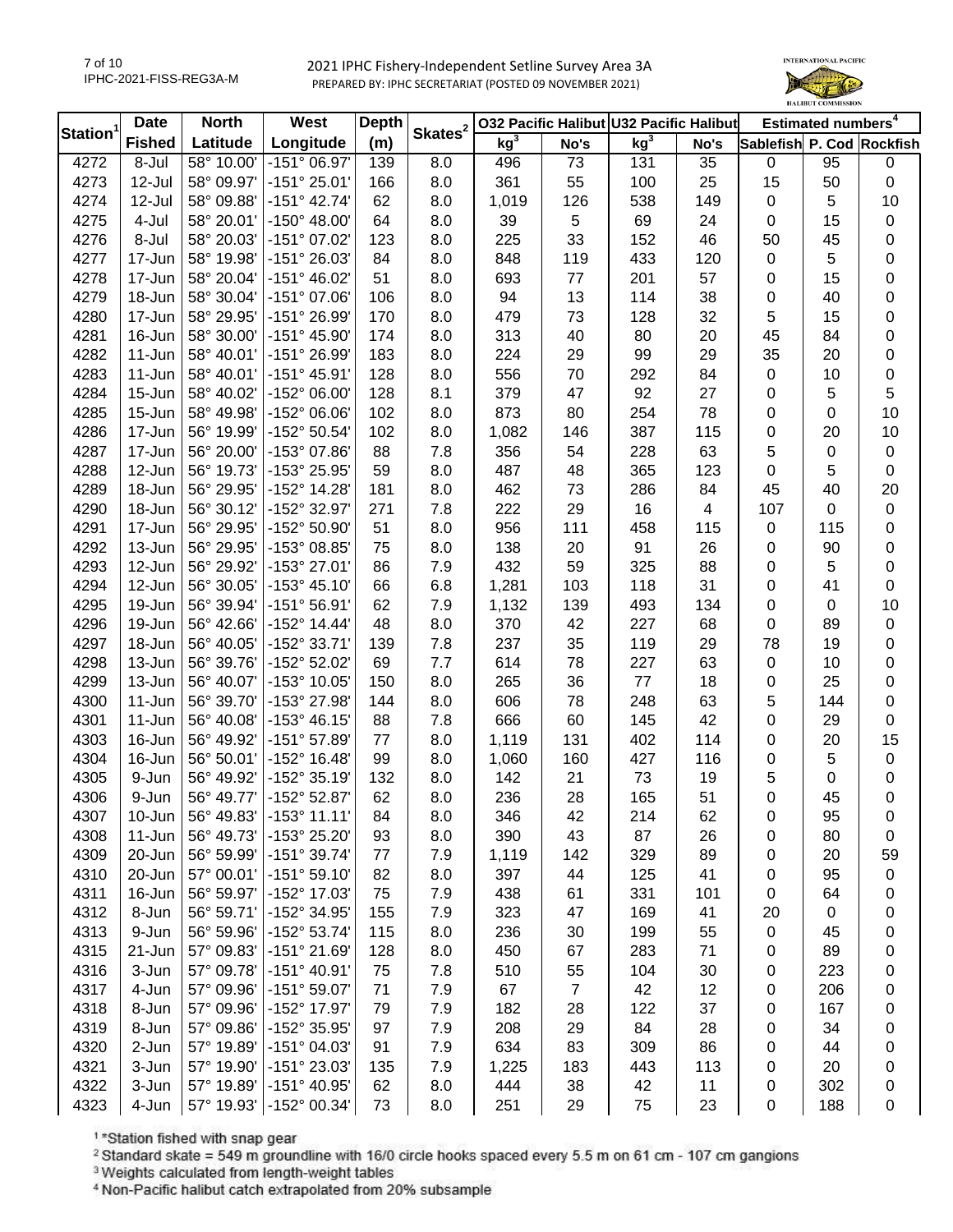8 of 10 IPHC-2021-FISS-REG3A-M



| <b>Station</b> | <b>Date</b>   | <b>North</b> | West                  | <b>Depth</b> | Skates <sup>2</sup> |                 |                | 032 Pacific Halibut U32 Pacific Halibut |      |                           | Estimated numbers <sup>4</sup> |                  |
|----------------|---------------|--------------|-----------------------|--------------|---------------------|-----------------|----------------|-----------------------------------------|------|---------------------------|--------------------------------|------------------|
|                | <b>Fished</b> | Latitude     | Longitude             | (m)          |                     | kg <sup>3</sup> | No's           | kg <sup>3</sup>                         | No's | Sablefish P. Cod Rockfish |                                |                  |
| 4324           | 4-Jun         | 57° 17.53'   | $-152^{\circ}$ 17.51' | 68           | 7.9                 | 138             | 17             | 71                                      | 20   | $\pmb{0}$                 | 235                            | 0                |
| 4325           | 2-Jun         | 57° 29.89'   | -151° 04.99'          | 82           | 7.8                 | 363             | 42             | 276                                     | 83   | $\pmb{0}$                 | 175                            | 0                |
| 4326           | 1-Jun         | 57° 29.99'   | -151° 23.00'          | 86           | 7.9                 | 239             | 30             | 137                                     | 41   | 0                         | 147                            | 0                |
| 4327           | $1-Jun$       | 57° 30.06'   | $-151^{\circ}$ 41.97' | 110          | 8.1                 | 360             | 55             | 219                                     | 62   | 5                         | 96                             | 0                |
| 4328           | 22-Jun        | 57° 30.82'   | -152° 03.51'          | 55           | 8.0                 | 642             | 59             | 150                                     | 45   | 0                         | 134                            | $\pmb{0}$        |
| 4329           | 1-Jun         | 57° 40.07'   | $-151^{\circ}$ 43.14' | 66           | 8.0                 | 159             | 21             | 161                                     | 45   | 0                         | 50                             | $\pmb{0}$        |
| 4330           | 22-Jun        | 57° 39.99'   | -152° 00.64'          | 172          | 7.9                 | 658             | 87             | 217                                     | 60   | 5                         | 69                             | 0                |
| 4331           | 12-Jul        | 57° 30.26'   | $-154^{\circ} 55.44'$ | 229          | 8.0                 | 478             | 66             | 192                                     | 48   | 80                        | 40                             | 0                |
| 4332           | 14-Jul        | 57° 40.31'   | -154° 35.05'          | 216          | 8.0                 | 306             | 42             | 96                                      | 23   | 50                        | 20                             | 0                |
| 4333           | 12-Jul        | 57° 39.97'   | -154° 55.52'          | 232          | 8.0                 | 1,067           | 138            | 192                                     | 45   | 50                        | 5                              | 0                |
| 4334           | 12-Jul        | 57° 39.44'   | -155° 12.01'          | 285          | 8.0                 | 615             | 76             | 117                                     | 28   | 120                       | $\pmb{0}$                      | $\boldsymbol{0}$ |
| 4335           | $15 -$ Jul    | 57° 49.96'   | $-154^{\circ}$ 14.44' | 203          | 8.0                 | 891             | 114            | 231                                     | 57   | 40                        | 10                             | $\pmb{0}$        |
| 4336           | 14-Jul        | 57° 49.65'   | $-154^{\circ}$ 34.14' | 227          | 8.0                 | 577             | 79             | 169                                     | 42   | 50                        | $\mathbf 0$                    | $\pmb{0}$        |
| 4337           | 13-Jul        | 57° 49.97'   | $-154^{\circ}53.77'$  | 291          | 8.0                 | 403             | 54             | 190                                     | 45   | 85                        | $\mathbf 0$                    | $\pmb{0}$        |
| 4338           | 16-Jul        | 57° 59.95'   | -153° 38.49'          | 176          | 8.0                 | 330             | 50             | 206                                     | 60   | 35                        | 100                            | $\pmb{0}$        |
| 4339           | 16-Jul        | 57° 59.91'   | -153° 56.09'          | 199          | 8.0                 | 683             | 86             | 156                                     | 40   | 50                        | $\boldsymbol{0}$               | $\mathbf 0$      |
| 4340           | 16-Jul        | 57° 59.81'   | -154° 13.93'          | 230          | 8.0                 | 518             | 68             | 229                                     | 56   | 95                        | 0                              | $\boldsymbol{0}$ |
| 4341           | 23-Jul        | 58° 10.03'   | -153° 18.55'          | 93           | 8.0                 | 207             | 26             | 357                                     | 108  | $\mathbf 0$               | 114                            | 0                |
| 4342           | 23-Jul        | 58° 10.47'   | -153° 37.07'          | 188          | 8.0                 | 622             | 77             | 94                                      | 23   | 69                        | $\boldsymbol{0}$               | 0                |
| 4343           | $15-Aug$      | 58° 10.23'   | $-153°57.11'$         | 214          | 8.0                 | 575             | 82             | 257                                     | 63   | 25                        | 0                              | $\boldsymbol{0}$ |
| 4344           | 23-Jul        | 58° 19.92'   | -153° 20.26'          | 170          | 8.0                 | 486             | 59             | 128                                     | 31   | 20                        | 10                             | $\pmb{0}$        |
| 4345           | 14-Aug        | 58° 20.95'   | -153° 39.02'          | 170          | 8.0                 | 523             | 59             | 113                                     | 29   | 50                        | 5                              | $\boldsymbol{0}$ |
| 4346           | 15-Aug        | 58° 19.98'   | -153° 58.04'          | 84           | 8.0                 | 340             | 39             | 243                                     | 84   | $\mathbf 0$               | 10                             | 0                |
| 4347           | 24-Jul        | 58° 29.68'   | -153° 01.96'          | 163          | 8.0                 | 499             | 68             | 185                                     | 50   | 55                        | 60                             | 0                |
| 4348           | 14-Aug        | 58° 29.97'   | -153° 21.62'          | 177          | 8.0                 | 407             | 44             | 101                                     | 26   | 100                       | 15                             | 0                |
| 4349           | 14-Aug        | 58° 30.02'   | -153° 40.87'          | 99           | 8.0                 | 328             | 29             | 109                                     | 33   | 30                        | 30                             | $\pmb{0}$        |
| 4350           | 25-Jul        | 58° 40.27'   | -152° 44.06'          | 194          | 7.9                 | 117             | 15             | 40                                      | 12   | 59                        | 29                             | $\pmb{0}$        |
| 4351           | $13-Auq$      | 58° 40.15'   | -153° 03.82'          | 159          | 8.0                 | 855             | 91             | 120                                     | 33   | 55                        | 50                             | $\pmb{0}$        |
| 4352           | 13-Aug        | 58° 39.97'   | -153° 22.66'          | 49           | 8.0                 | 376             | 38             | 171                                     | 62   | $\pmb{0}$                 | 10                             | $\pmb{0}$        |
| 4353           | 25-Jul        | 58° 49.56'   | -152° 25.68'          | 163          | 7.7                 | 513             | 67             | 33                                      | 8    | 49                        | 77                             | $\pmb{0}$        |
| 4354           | 25-Jul        | 58° 49.97'   | -152° 44.68'          | 187          | 7.9                 | 187             | 23             | 33                                      | 10   | 88                        | 88                             | $\pmb{0}$        |
| 4355           | 13-Aug        | 58° 50.11'   | -153° 03.95'          | 165          | 7.9                 | 431             | 40             | 78                                      | 23   | 50                        | 22                             | $\pmb{0}$        |
| 4356           | 26-Jul        | 58° 59.98'   | -151° 49.29'          | 144          | 8.0                 | 910             | 103            | 270                                     | 80   | $\pmb{0}$                 | 45                             | 0                |
| 4357           | 26-Jul        | 58° 59.97'   | -152° 06.62'          | 143          | 8.0                 | 300             | 31             | 354                                     | 105  | 0                         | 155                            | $\mathbf 0$      |
| 4359           | 12-Aug        | 59° 00.22'   | $-152^{\circ}$ 45.97  | 165          | 8.0                 | 319             | 40             | 53                                      | 14   | 34                        | 91                             | 0                |
| 4361           | 26-Jul        | 59° 09.77'   | -152° 08.04'          | 139          | 8.0                 | 430             | 44             | 437                                     | 130  | 0                         | 99                             | 0                |
| 4362           | 27-Jul        | 59° 10.22'   | -152° 26.95'          | 95           | 8.0                 | 39              | 6              | 262                                     | 99   | 0                         | 155                            | 0                |
| 4363           | $12-Aug$      | 59° 09.74'   | -152° 47.32'          | 139          | 8.0                 | 561             | 69             | 124                                     | 34   | 25                        | 60                             | 0                |
| 4364           | 11-Aug        | 59° 09.98'   | -153° 05.24'          | 84           | 7.9                 | 371             | 44             | 169                                     | 49   | 0                         | 54                             | 0                |
| 4365           | 11-Aug        | 59° 09.97'   | -153° 25.45'          | 38           | 8.0                 | 1,379           | 133            | 41                                      | 12   | 0                         | 0                              | 0                |
| 4366           | 27-Jul        | 59° 19.55'   | -152° 09.95'          | 64           | 7.9                 | 59              | $\overline{7}$ | 229                                     | 78   | 0                         | 0                              | 0                |
| 4367           | 27-Jul        | 59° 18.93'   | -152° 27.82'          | 73           | 7.9                 | 160             | 19             | 153                                     | 45   | 0                         | 25                             | 0                |
| 4368           | 3-Aug         | 59° 19.94'   | -152° 47.98'          | 77           | 7.9                 | 176             | 19             | 237                                     | 74   | 0                         | 22                             | 0                |
| 4369           | 2-Aug         | 59° 20.05'   | -153° 08.07'          | 49           | 8.0                 | 173             | 21             | 55                                      | 16   | 0                         | $\boldsymbol{0}$               | 0                |
| 4370           | 10-Aug        | 59° 30.00'   | $-151^{\circ}$ 49.41' | 66           | 8.0                 | 557             | 74             | 192                                     | 63   | 0                         | 20                             | 0                |
| 4371           | 4-Aug         | 59° 29.80'   | -152° 09.03'          | 40           | 7.9                 | 439             | 53             | 374                                     | 109  | 0                         | $\boldsymbol{0}$               | 0                |
| 4372           | 3-Aug         | 59° 29.79'   | -152° 29.23'          | 55           | 8.0                 | 644             | 75             | 381                                     | 110  | 0                         | 15                             | 0                |
| 4373           | 3-Aug         | 59° 29.59'   | -152° 49.01'          | 49           | 8.0                 | 452             | 54             | 161                                     | 47   | 0                         | $\mathbf 0$                    | 0                |
| 4374           | 1-Aug         | 59° 40.31'   | -152° 29.95'          | 79           | 8.0                 | 787             | 89             | 133                                     | 38   | 0                         | 30                             | 0                |
| 4375           | $31 -$ Jul    | 59° 50.23'   | $-152^{\circ}$ 11.19' | 49           | 8.0                 | 453             | 66             | 654                                     | 188  | 0                         | 5                              | 0                |

1\*Station fished with snap gear

<sup>2</sup> Standard skate = 549 m groundline with 16/0 circle hooks spaced every 5.5 m on 61 cm - 107 cm gangions

<sup>3</sup> Weights calculated from length-weight tables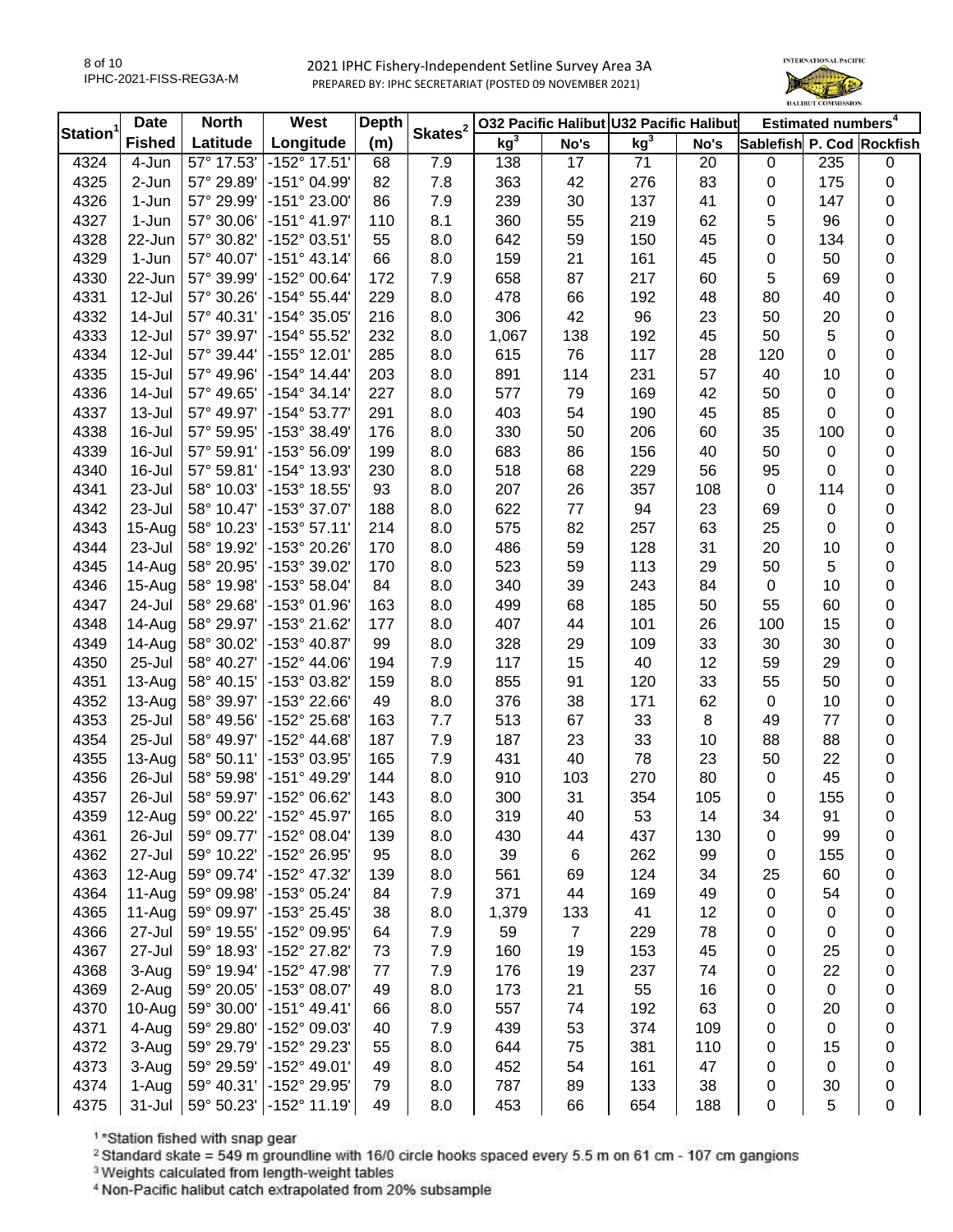

|                | <b>Date</b>   | <b>North</b> | West                  | Depth | Skates <sup>2</sup> |                 |                | 032 Pacific Halibut U32 Pacific Halibut |           |                           | Estimated numbers <sup>4</sup> |             |
|----------------|---------------|--------------|-----------------------|-------|---------------------|-----------------|----------------|-----------------------------------------|-----------|---------------------------|--------------------------------|-------------|
| <b>Station</b> | <b>Fished</b> | Latitude     | Longitude             | (m)   |                     | kg <sup>3</sup> | No's           | kg <sup>3</sup>                         | No's      | Sablefish P. Cod Rockfish |                                |             |
| 4376           | $30$ -May     | 57° 19.61'   | -150° 26.97'          | 556   | 8.0                 | 14              | $\overline{2}$ | $\mathbf 0$                             | 0         | 84                        | $\mathbf 0$                    | 0           |
| 4503           | 7-Jul         | 58° 41.07'   | -140° 39.90'          | 324   | 7.8                 | 1,121           | 104            | 19                                      | 5         | 58                        | $\mathbf 0$                    | 53          |
| 4504           | 7-Jul         | 58° 40.01'   | -140° 20.29'          | 251   | 8.0                 | 1,087           | 120            | 90                                      | 24        | 45                        | 0                              | $\mathbf 0$ |
| 4505           | 8-Jul         | 58° 50.15'   | -140° 57.09'          | 331   | 7.9                 | 359             | 34             | 13                                      | 3         | 39                        | $\mathbf 0$                    | 103         |
| 4508           | 26-Jul        | 59° 29.99'   | -143° 37.03'          | 426   | 8.0                 | 146             | 13             | $\mathbf 0$                             | 0         | 109                       | 0                              | 183         |
| 4511           | 20-Jul        | 59° 30.08'   | $-142^{\circ}$ 18.01' | 199   | 7.9                 | 949             | 78             | 109                                     | 39        | 20                        | 29                             | 64          |
| 4512           | 2-Jul         | 59° 40.01'   | -140° 39.05'          | 51    | 8.0                 | $\mathbf 0$     | $\mathbf 0$    | 4                                       | 1         | $\mathbf 0$               | 0                              | $\pmb{0}$   |
| 4518           | 25-Jul        | 59° 59.45'   | -143° 38.57'          | 157   | 8.0                 | 688             | 43             | 37                                      | 10        | 10                        | 114                            | 25          |
| 4519           | 24-Jul        | 59° 59.99'   | $-143°$ 18.08'        | 117   | 8.0                 | 535             | 31             | 22                                      | 7         | 10                        | $\mathbf 0$                    | $\pmb{0}$   |
| 4520           | 18-Jul        | 59° 59.87'   | $-142^{\circ}$ 18.08' | 55    | 7.9                 | 72              | 8              | 115                                     | 46        | 0                         | 25                             | 0           |
| 4522           | 20-Aug        | 59° 29.93'   | $-145°35.01'$         | 338   | 7.9                 | 334             | 43             | 34                                      | 9         | 69                        | $\mathbf 0$                    | 78          |
| 4524           | 21-Aug        | 59° 30.00'   | -146° 13.98'          | 44    | 8.0                 | 1,300           | 95             | 234                                     | 66        | 0                         | $\mathbf 0$                    | 0           |
| 4525           | 31-Jul        | 59° 40.11'   | $-144^{\circ} 56.01'$ | 141   | 8.0                 | 164             | 13             | 12                                      | 3         | 0                         | $\mathbf 0$                    | 0           |
| 4526           | 1-Aug         | 59° 39.75'   | $-145^{\circ}$ 16.01' | 113   | 8.0                 | 68              | 9              | 32                                      | 9         | 5                         | $\mathbf 0$                    | 0           |
| 4527           | 1-Aug         | 59° 49.83'   | -145° 13.98'          | 135   | 8.0                 | 68              | 8              | 42                                      | 12        | 5                         | 15                             | 0           |
| 4528           | 1-Aug         | 59° 50.01'   | $-145°33.74'$         | 101   | 8.0                 | 66              | $\overline{7}$ | 17                                      | 5         | 0                         | $\mathbf 0$                    | 0           |
| 4529           | 31-Jul        | 59° 49.51'   | $-144^{\circ}$ 37.06' | 20    | 8.0                 | 1,436           | 97             | 155                                     | 41        | 0                         | $\mathbf 0$                    | 0           |
| 4530           | 29-Jul        | 60° 00.12'   | $-145^{\circ}$ 34.00' | 91    | 7.9                 | 323             | 36             | 156                                     | 47        | 0                         | 15                             | 0           |
| 4531           | 24-Jul        | 60° 00.08'   | -145° 52.97'          | 82    | 8.0                 | 426             | 40             | 167                                     | 48        | 0                         | 20                             | 0           |
| 4532           | 21-Jul        | 60° 10.75'   | $-146°56.61'$         | 263   | 8.0                 | 141             | 17             | 76                                      | 22        | 15                        | 64                             | 0           |
| 4533           | 23-Jul        | 60° 09.99'   | $-146°31.77'$         | 132   | 8.0                 | 308             | 13             | 33                                      | 9         | 0                         | 139                            | 5           |
| 4534           | 30-Jul        | 60° 09.93'   | $-144^{\circ} 58.99'$ | 27    | 8.0                 | 255             | 30             | 105                                     | 32        | 0                         | 5                              | 0           |
| 4536           | 24-Aug        | 60° 18.97'   | $-148°11.00'$         | 188   | 7.9                 | 264             | 17             | 35                                      | 10        | 0                         | 15                             | 0           |
| 4537           | 28-Jul        | 60° 20.00'   | $-146°$ 11.14'        | 13    | 7.2                 | 91              | 12             | $77$                                    | 27        | 0                         | $\overline{4}$                 | $\pmb{0}$   |
| 4538           | 22-Jul        | 60° 20.10'   | $-146^{\circ}$ 49.01' | 287   | 8.0                 | 325             | 37             | 35                                      | 9         | 25                        | 45                             | $\pmb{0}$   |
| 4539           | 24-Aug        | 60° 39.32'   | -147° 49.99'          | 218   | 7.8                 | 188             | 21             | 91                                      | 27        | 10                        | 34                             | 10          |
| 4540           | 9-Aug         | 60° 40.00'   | $-147^{\circ}$ 30.88' | 46    | 8.0                 | 242             | 21             | 36                                      | 12        | 0                         | 10                             | 15          |
| 4541           | 11-Aug        | 60° 50.00'   | -147° 28.91'          | 232   | 7.9                 | 451             | 43             | 65                                      | 16        | 5                         | 64                             | 59          |
| 4542           | 10-Aug        | 60° 59.99'   | -146° 46.98'          | 353   | 7.9                 | 903             | 92             | 227                                     | 60        | 20                        | 34                             | $\pmb{0}$   |
| 4543           | 12-Aug        | 61° 01.00'   | -148° 09.96'          | 104   | 7.9                 | 318             | 16             | $\mathbf 0$                             | $\pmb{0}$ | 0                         | 5                              | $\pmb{0}$   |
| 4544           | 12-Aug        | 61° 10.16'   | $-147^{\circ}$ 49.25' | 192   | 8.0                 | 108             | 5              | 0                                       | 0         | 0                         | $\pmb{0}$                      | $\pmb{0}$   |
| 4545*          | 6-Jul         | 58° 39.90'   | $-148^\circ$ 14.98'   | 402   | 8.0                 | 8               | 1              | $\pmb{0}$                               | $\pmb{0}$ | 79                        | $\mathbf 0$                    | 15          |
| 4545           | 30-Jul        | 58° 41.59'   | $-148^\circ$ 17.00'   | 283   | 8.0                 | 427             | 57             | 79                                      | 21        | 50                        | $\mathbf 0$                    | 25          |
| 4546           | 9-Aug         | 59° 39.96'   | -149° 52.02'          | 208   | 8.0                 | 573             | 64             | 48                                      | 13        | 35                        | 25                             | 5           |
| 4546*          | 3-Sep         | 59° 39.82'   | $-149°51.96'$         | 212   | 8.0                 | 420             | 55             | 53                                      | 14        | 50                        | 40                             | 10          |
| 4547           | 20-Jul        | 59° 59.22'   | -148° 31.66'          | 110   | 8.0                 | 228             | 26             | 79                                      | 22        | 5                         | 55                             |             |
| 4547*          | 13-Sep        | 59° 59.61'   | -148° 31.98'          | 91    | 8.0                 | 120             | 14             | 73                                      | 21        |                           | 64                             | 5<br>5      |
| 4548*          | 17-Jul        | 60° 00.01'   | -148° 12.07'          | 99    | 8.0                 | 431             | 28             | 29                                      | 10        | 5                         | 89                             | 5           |
| 4548           | 20-Jul        | 60° 00.03'   | $-148°11.71'$         | 106   | 8.1                 | 232             | 18             | 45                                      | 12        | 5<br>5                    | 192                            | 0           |
| 4550           | 12-Jun        | 59° 10.77'   | -151° 27.25'          | 79    | 8.0                 | 575             | 51             | 226                                     | 68        |                           | 35                             |             |
|                |               | 59° 18.96'   | -150° 48.79'          |       |                     | 407             |                |                                         |           | 0                         |                                | 15          |
| 4551           | 9-Jun         |              |                       | 172   | 8.0                 |                 | 39             | 70                                      | 19        | 0                         | 104                            | 5           |
| 4552           | 16-Jun        | 58° 20.01'   | -152° 04.06'          | 117   | 8.0                 | 448             | 39             | 26                                      | 7         | 0                         | 60                             | 0           |
| 4553           | 16-Jun        | 58° 30.05'   | -152° 06.00'          | 51    | 8.0                 | 488             | 51             | 261                                     | 73        | 0                         | 15                             | 5           |
| 4554           | 15-Jun        | 58° 39.99'   | -152° 24.90'          | 86    | 8.0                 | 557             | 71             | 381                                     | 116       | 0                         | 55                             | 0           |
| 4555           | 11-Jun        | 58° 49.98'   | $-151^{\circ}$ 45.92' | 110   | 8.0                 | 228             | 30             | 153                                     | 42        | 0                         | 5                              | 10          |
| 4556           | 14-Jul        | 57° 40.22'   | $-154^{\circ}$ 16.66' | 55    | 8.0                 | 167             | 24             | 277                                     | 101       | 0                         | 15                             | 0           |
| 4557           | $15 -$ Jul    | 57° 40.09'   | -153° 55.93'          | 190   | 8.0                 | 440             | 46             | 131                                     | 33        | 0                         | 205                            | 0           |
| 4558           | $15 -$ Jul    | 57° 50.09'   | $-153^{\circ}57.19'$  | 124   | 8.0                 | 19              | 3              | 97                                      | 34        | 6                         | 103                            | 0           |
| 4560           | 13-Jul        | 57° 59.43'   | $-154^{\circ} 53.00'$ | 31    | 8.0                 | 522             | 59             | 332                                     | 96        | 0                         | 50                             | 0           |
| 4561           | 13-Jul        | 58° 00.00'   | $-154^{\circ}$ 34.78' | 38    | 8.0                 | 168             | 22             | 412                                     | 135       | 0                         | 25                             | 0           |

1\*Station fished with snap gear

<sup>2</sup> Standard skate = 549 m groundline with 16/0 circle hooks spaced every 5.5 m on 61 cm - 107 cm gangions

<sup>3</sup> Weights calculated from length-weight tables